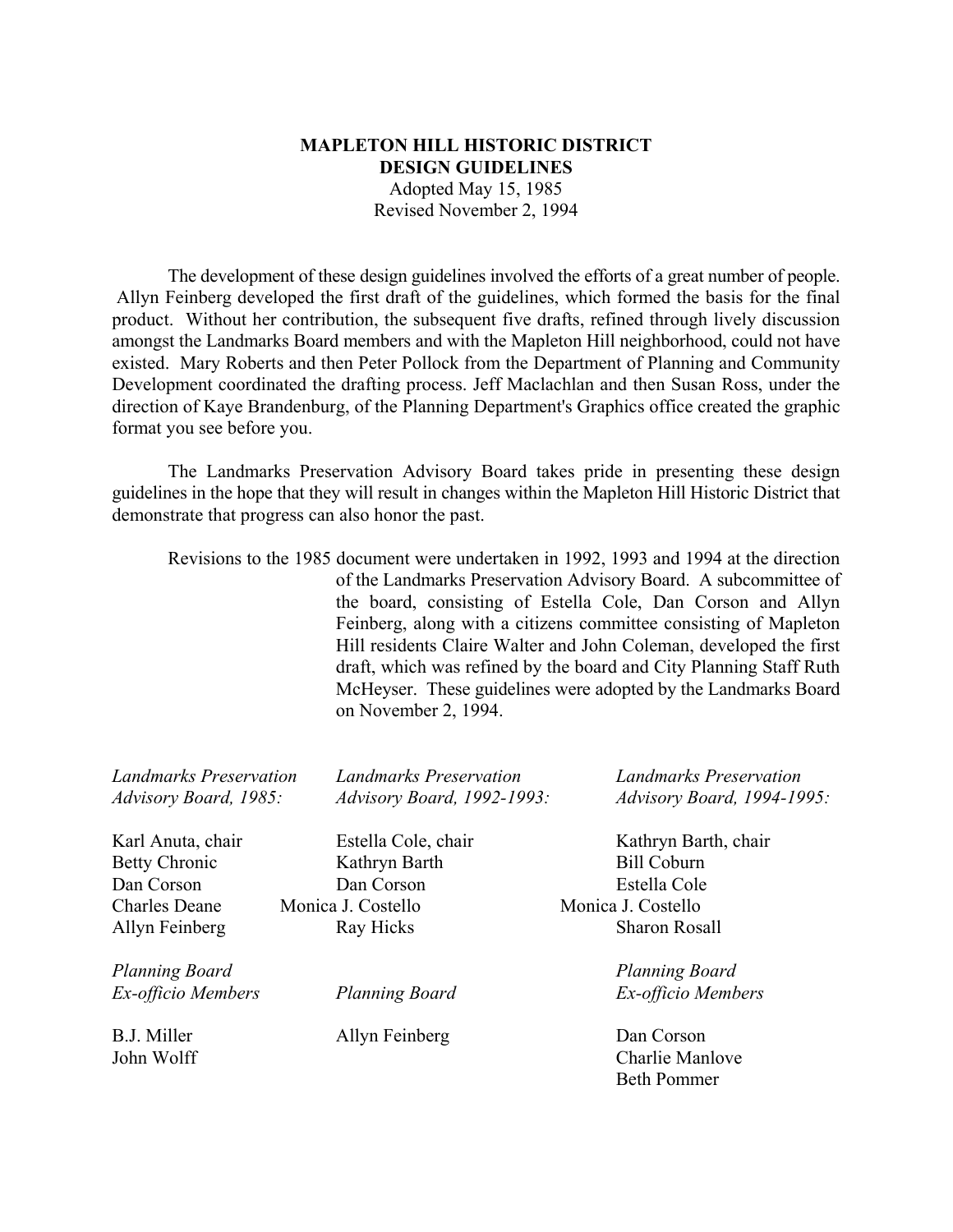| <b>CONTENTS</b> |
|-----------------|
|-----------------|

| $\mathbf{I}$ . |  |
|----------------|--|
| II.            |  |
| III.           |  |
| IV.            |  |
| V.             |  |
| VI.            |  |
| VII.           |  |
|                |  |

 $\begin{array}{c} \rule{0pt}{2ex} \rule{0pt}{2ex} \rule{0pt}{2ex} \rule{0pt}{2ex} \rule{0pt}{2ex} \rule{0pt}{2ex} \rule{0pt}{2ex} \rule{0pt}{2ex} \rule{0pt}{2ex} \rule{0pt}{2ex} \rule{0pt}{2ex} \rule{0pt}{2ex} \rule{0pt}{2ex} \rule{0pt}{2ex} \rule{0pt}{2ex} \rule{0pt}{2ex} \rule{0pt}{2ex} \rule{0pt}{2ex} \rule{0pt}{2ex} \rule{0pt}{2ex} \rule{0pt}{2ex} \rule{0pt}{2ex} \rule{0pt}{2ex} \rule{0pt}{$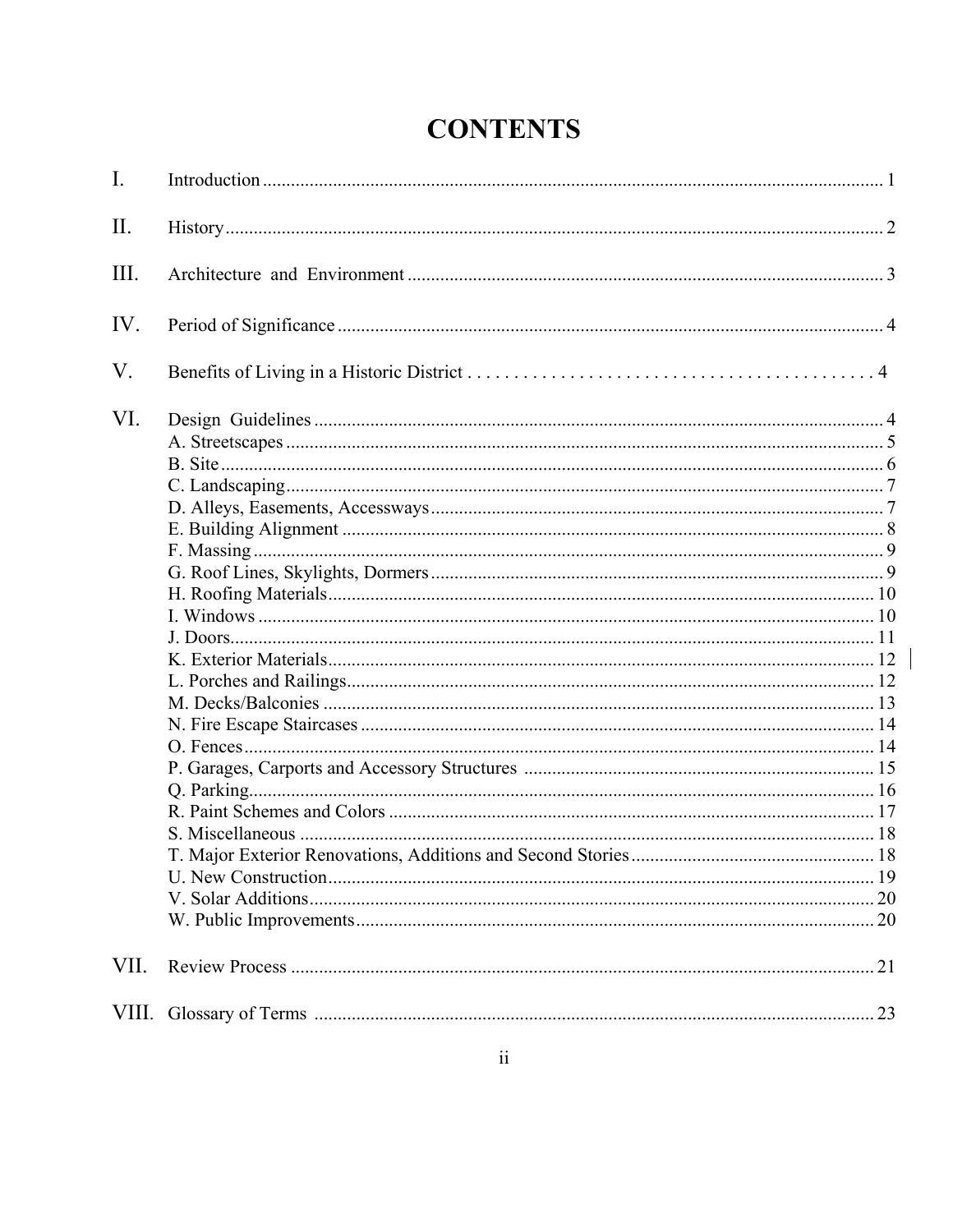### **I. INTRODUCTION**

The City of Boulder recognizes the Mapleton Hill Historic District as a special place to be protected as a community resource, because of its unique character and because its history is an important part of our heritage. It is the intent of these guidelines to assure that the district is preserved for future generations. These guidelines are adopted pursuant to the Landmarks Board authority to adopt rules as set forth in Paragraph 2-3-1(d)(3), B.R.C., 1981. The guidelines are to be used to interpret the standards for alteration certificate review set forth in Section 10-13-18, "Standards for Landmarks Alteration Certificates", B.R.C., 1981.

The design guidelines contained in this book are for your use when planning changes within the historic district, and for the Landmarks Board and City staff's use to remind them of issues they should consider in reviewing each project. The guidelines are intended to be used as an aid to appropriate design and not as a checklist of items for compliance.

Any alteration to a building or site in the district requires a Landmark Alteration Certificate. A certificate is granted on the affirmative vote of all three members of the Landmarks Design Review Committee, which consists of two members of the Landmarks Board and one member of the Planning Department staff. If the vote of the committee is divided, the application will automatically go forward for review by the five member Landmarks Board at a public hearing unless the applicant chooses to withdraw the application and revise and resubmit it. Any decision of the Design Review Committee may be appealed without formality to the full Landmarks Board for review --just let the committee know that you'd like a full review. The decision of the full Landmarks Board is subject to call up by City Council.

The City of Boulder Landmarks Board consists of five unpaid members appointed by City Council to consider applications and make recommendations to Council for Landmark and Historic District designations and to review proposed exterior changes to landmarks or within landmark districts. Chapter VII provides additional information about the process and submittal requirements for obtaining a Landmark Alteration Certificate.

The Landmarks Design Review Committee will decide when a project meets the Criteria for Alteration Certificates and is appropriate by balancing all of the applicable guidelines. These guidelines are intended to help:

- ! Identify specific issues that may affect the special character of the district; and
- Define the criteria by which the Landmarks Design Review Committee and the Landmarks Board will evaluate your design

The Mapleton Hill Design Guidelines are based on visual characteristics of the historic district as it exists today. The scale of buildings, their materials, and their site relationships are examples of the specific characteristics that were analyzed and from which the guidelines were developed.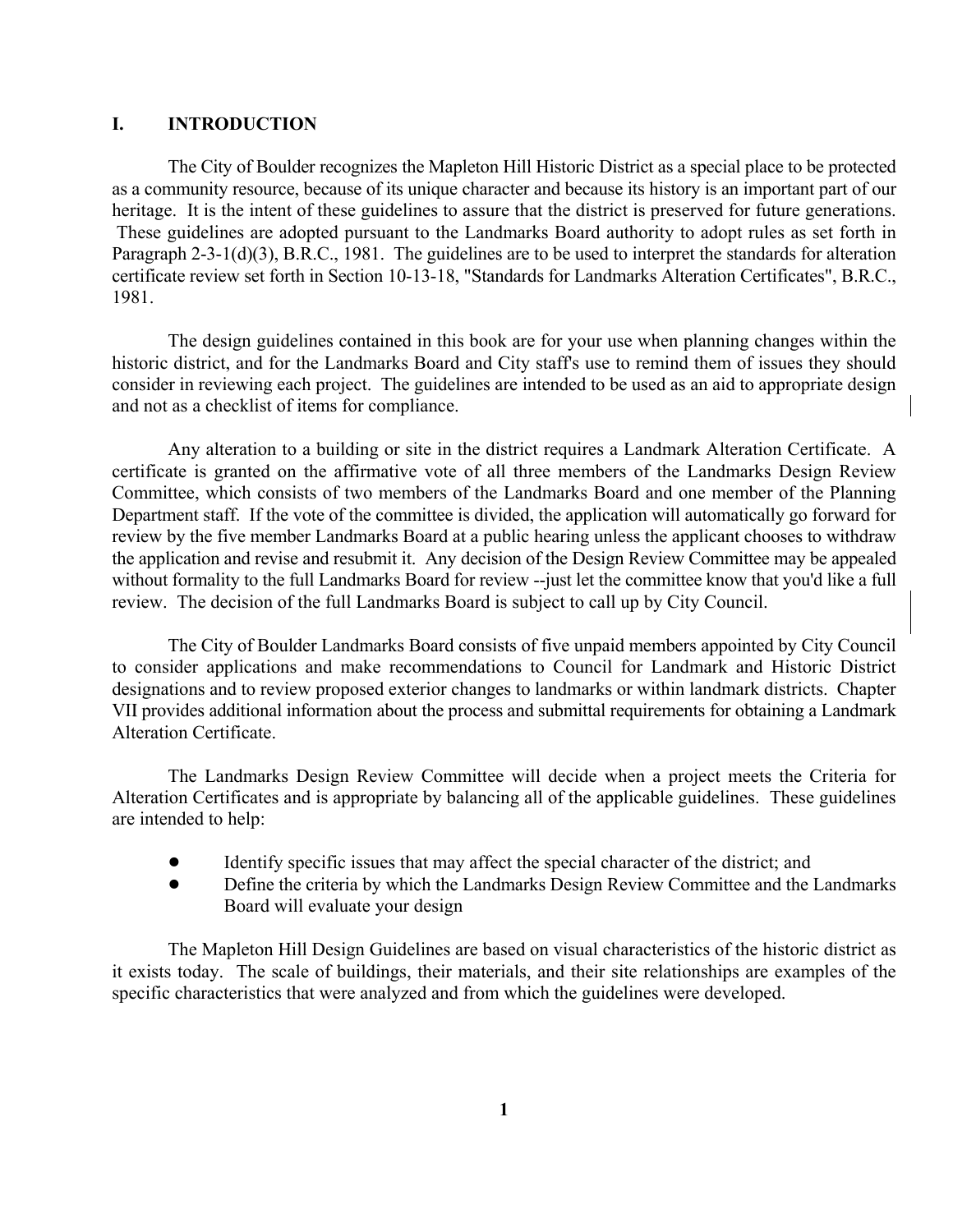#### **II. HISTORY**

By the early 1880's Boulder was firmly established, formally incorporated in 1882, linked by the railroad with Denver and the east and designated by the territorial legislature as the site for the State University.

The first permanent residential areas for the emerging middle and upper-class businessmen were established in the 1880's. The land was purchased for \$5,500 from the Tourtellot and Squires families who had received the land from the federal government in 1858. The 1888 plat map shows that the area referred to as Mapleton was bounded approximately by present day Fourth Street, Maxwell Avenue, Broadway and Pine Street. The Boulder Land and Improvement Company designed and platted the area. These developers where H.M. Bradley, John G. Cope, Samuel C. Brown, Andrew J. Macky, Fred Lockwood, James P. Maxwell, James Cowie and Charles L. Spencer.

The recorded plat shows that most of the lots were 25 feet wide; the depth of the lots ranged from 140 feet to 170 feet. The 1888 plat shows Hill Street (now Mapleton) as 100 feet wide running west from 12th Street (now Broadway); the present Fourth Street as 6th Street; 6th Street was called 7th Street and there were no streets at the present 7th, 8th, or 9th Streets.

When platted, the hill area was wind-swept and barren. The developers planted over 200 silver maple and cottonwood trees before the lots were sold. When landscape architect Frederick Law Olmsted, Jr. studied Boulder in 1910 he indicated that the silver maple had been a poor choice because it is a brittle tree and short-lived. He recommended Norway maple, pin oak, or ash.

The Squires House at 1019 Spruce Street was built in 1865 and is thought to be the oldest house in Boulder. The first building on Mapleton Avenue was the Mapleton School, built in 1888 and opened for 250 students in September, 1889. It also held the office of the Superintendent of Schools. The first house built on Mapleton Avenue west of 9th was built in 1891 at 430 Mapleton by Robert L. Duncan, a miner. J. Alden Smith, a geologist, built his home in the 1870's at 723 Spruce before Mapleton Hill was platted.

Throughout the 1890's and 1900's, residences sprang up in the Mapleton Hill addition. One reason for the expansion of this residential area was its excellent topographic and environmental advantages. The area provided good drainage, clean air, and an excellent view.

Of the homes currently existing in the neighborhood today, approximately 28% were built in a five-year period, 1895-1900. Four percent were built before 1895 and approximately 57% were built before 1910.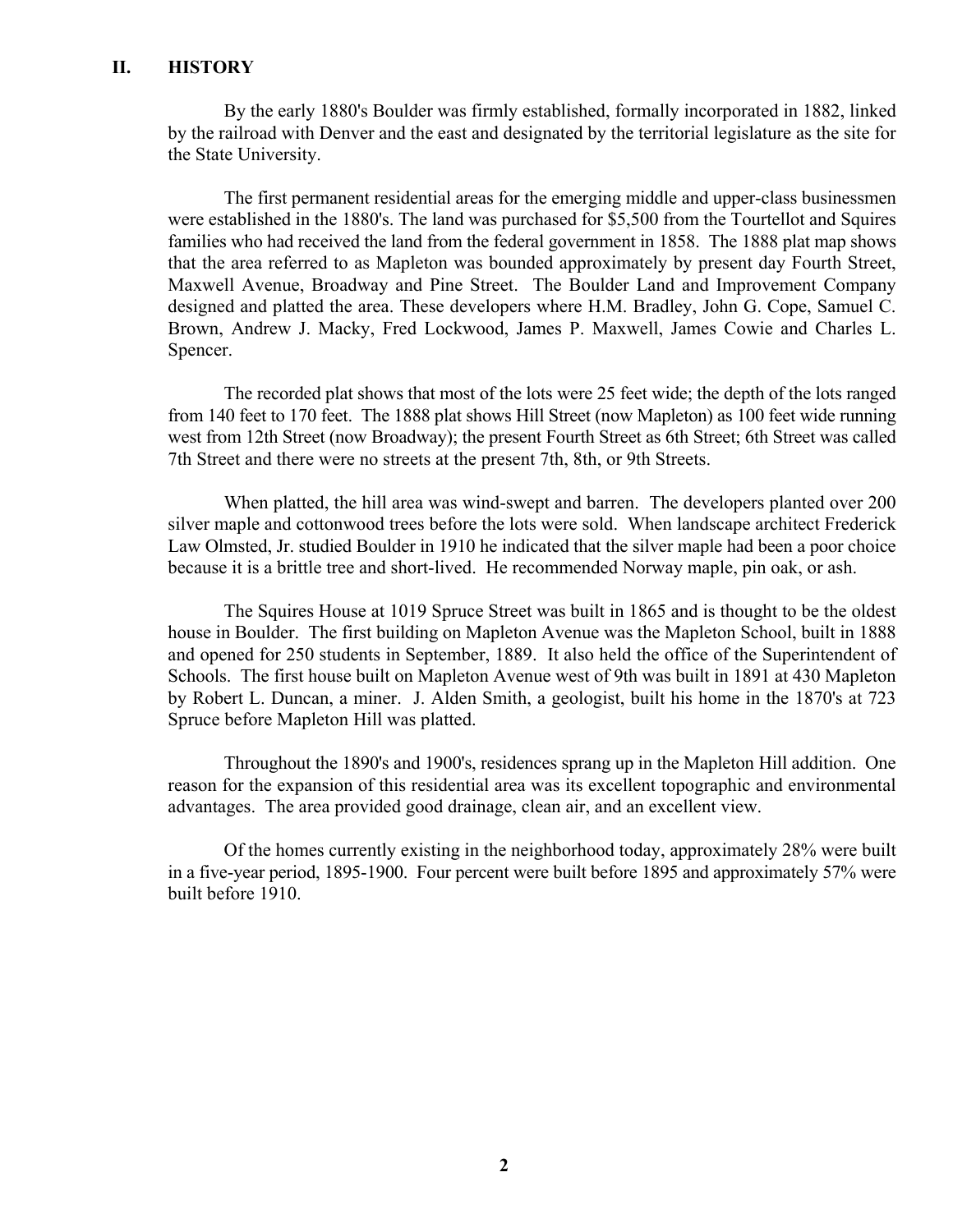#### **III. ARCHITECTURE AND ENVIRONMENT**

The architecture and environment of the Mapleton Hill area combine to create a unique neighborhood in Boulder. The mature trees which cover the neighborhood lend to the quality of the environment. Mapleton Avenue, running along the spine of the hill, is a tree-canopied boulevard providing the focal point for the area. The wide variety of homes and architectural styles reflects the western tradition of "rugged individualism". It is this variety, which also characterizes the heritage of Boulder and western settlement, that is significant in the district. The heterogenous nature of the area represents Boulder's growth over several periods. The architecture of the area demonstrates a wide combination of elements, styles, and motifs, that harmonize to create a lively environment and an animated, fresh fabric. The trees create a feeling of enclosure by providing a canopy throughout the neighborhood. The variety in lot sizes, front yards, architectural styles, scale, and building materials add texture to the neighborhood fabric.

Of significance to the unique style of Mapleton Hill is the architectural variety and blending of an assortment of designs. Preserved in the Mapleton district are representations of virtually every late nineteenth century architectural revival style. No one style predominates and many buildings are combinations of elements from a variety of historical sources. The period during which the majority of houses in the Mapleton area were built was characterized by a preoccupation with past styles as well as technological advancements in building techniques. Because of this, decorative period motifs were applied to modern buildings as a function of taste rather than of structural demands, and plans were altered as necessary for modern convenience.

The Mapleton Historic District was landmarked on October 7, 1982, by ordinance number 4702. A map of The Mapleton Hill Historic District is included and a written description of its boundaries follows.

#### Legal Description

The boundary of the Mapleton Hill Historic District is as follows: bounded on the south by the alley south of Spruce Street from 11th Street to and including 550 Spruce Street and along Farmers Ditch from 5th Street to 4th Street; on the west by the center line of 4th Street from Mountain View Road to the alley north of Concord Street; on the north by the alley north of Concord Street from 4th Street to 9th Street and the northern property lines of the properties facing Maxwell Street from 9th Street to and including 1111 Maxwell, including 2420 9th, 2425 10th and 2420 10th; on the east by the east boundaries of 2429 Broadway, 1111 Maxwell, 1128 Maxwell, 2305 Broadway, 1116 Mapleton, 1045 Pine, 1032-34 Pine, 1019 Spruce, and 11th Street from Spruce Street to the alley south of Spruce.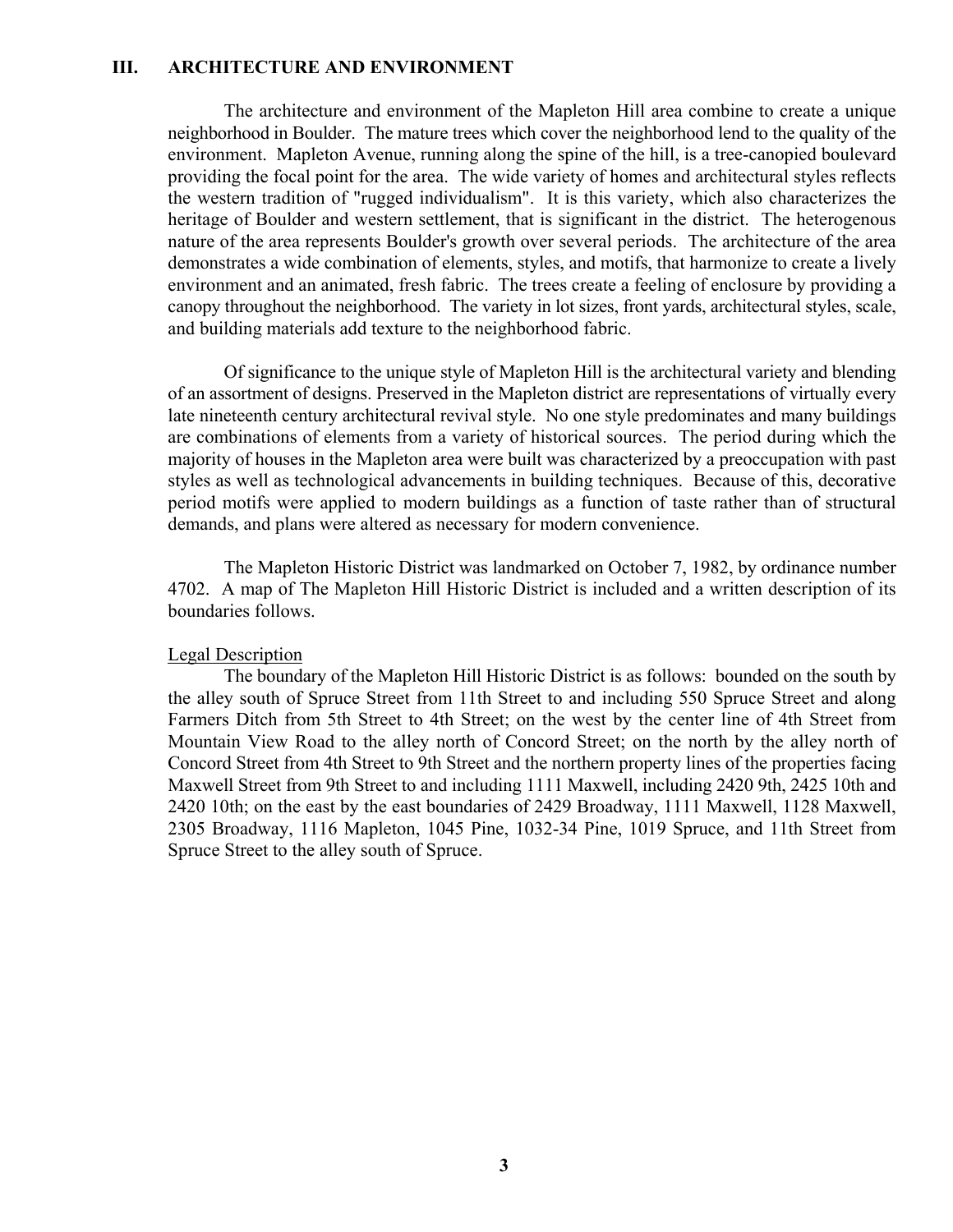### **IV. PERIOD OF SIGNIFICANCE**

The City Ordinance establishing the Mapleton Hill Historic District describes why the district is significant from historical, architectural, and environmental perspectives.

The District has historical significance because the area was home to many of Boulder's early, prominent citizens and because over 50% of the buildings predate World War I. The architectural significance of the area is also based on the diversity of early 20th Century architectural styles which exist in Mapleton Hill. The environmental significance includes the mature trees and the prominent bluff location of the District.

All pre-World War I buildings are significant, and most buildings constructed through the 1930's are considered as significant.

## **V. BENEFITS OF LIVING IN A HISTORIC DISTRICT**

Historic districts provide many benefits to residents while helping to preserve the neighborhood's cultural identity. Among the direct economic advantages are state tax credits for restoring historic properties, preservation grants from the Colorado Historical Society, special consideration afforded owners of historic properties for Boulder building code issues, and the possible higher resale value of well-preserved, historic homes.

Indirect benefits accrue from the neighborhood's sense of pride in its contribution to Boulder's development, the human scale and rich detailing that historic buildings embody, an atmosphere of permanence and the character that a place acquires only after many years of being lived in.

# **VI. DESIGN GUIDELINES**

A Landmark Alteration Certificate is required for alterations to the exterior of buildings or sites within the Mapleton Hill Historic District. The standards for Landmark Alteration Certificate applications are outlined in the Historic Preservation Chapter of the Boulder Code (Chapter 10-13, B.R.C. 1981). Because the standards apply to all landmark sites and districts throughout the city, they are necessarily broad in scope. The Mapleton Hill Design Guidelines have been adopted by the Landmarks Board to help interpret the general standards in the Historic Preservation Code for alterations within the Mapleton Hill Historic District.

*The Mapleton Hill Design Guidelines are intended to be used as an aid to appropriate design and not as a checklist of items for compliance.* Its purpose is to create awareness of the character of the District before property owners propose alterations to their properties. It is recognized that there is great variety in the architecture of Mapleton Hill and that not all guidelines will be appropriate to all properties. These guidelines identify the design elements deemed important in reviewing proposed alterations for appropriateness and are the basis for decisions made by the Landmark Preservation Advisory Board in its review of Landmark Alteration Certificate applications.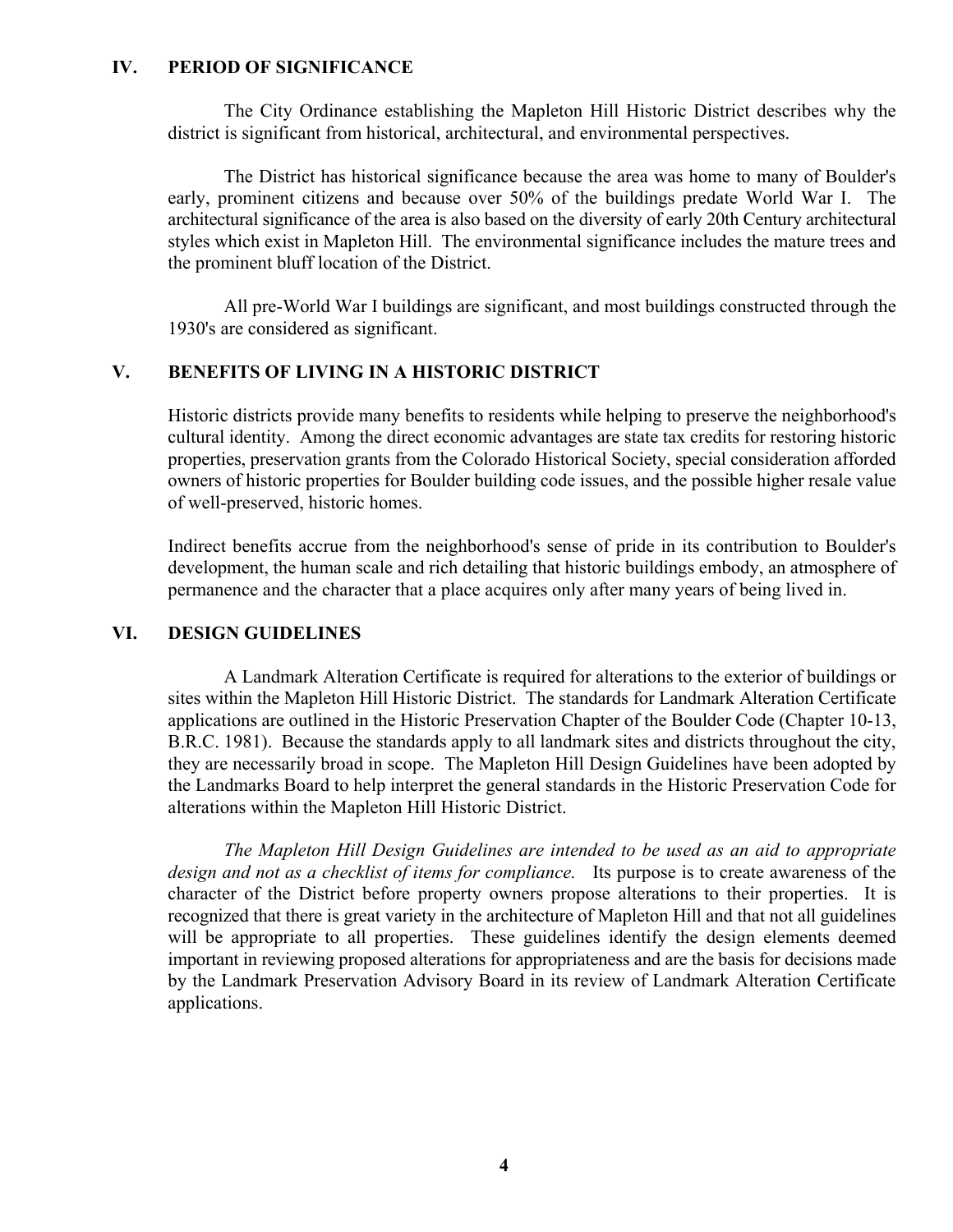# A. STREETSCAPES

# **Mapleton Avenue and South**

Many elements make up the streetscape. In the Mapleton Hill Historic District several of these elements are critical to the character of the district:

• Alignment:

blockfaces generally reflect uniform alignments.

- Spacing: the distance between houses is usually rhythmic; there are few "missing teeth" or continuous buildings.
- Openness:

the area between the street and the house is open, usually lawn. There are few fences or heavy landscaping, and where these elements exist they are recent additions.

 $\bullet$  Size: the buildings are generally of a variety of sizes within the streetscape of each block; whereas certain blockfaces contain buildings of similar size.

# **North of Mapleton Avenue**

Many of the elements that make up this part of Mapleton Hill are the same as those of Mapleton Avenue and south, such as typical alignment and spacing, open lawns in front of the house, and houses of a similar size. However, the differences in this section of the district are important:

- ! Houses are generally smaller and simpler in detail than those south of Mapleton Avenue.
- Lots are generally smaller.
- Side yards are generally narrower.
- ! Houses are generally placed closer to the street.
- Streets are narrower.

- 1. Preserve the general alignment along the street. Porches, if appropriate to the house and designed according to the appropriate guidelines, are encouraged even if they encroach into the existing alignment. (See Section E. and Section L. for building alignment and porches)
- 2. Maintain the same spacing between houses. Additions to existing houses should be set back from the front facade so the visual quality of spacing is preserved.
- 3. Maintain the openness between the street and the house. Front yard fences are not traditional and if used should be open in character and appropriate in material. Wrought iron and wood pickets are traditional fence materials (see Section O. under fences).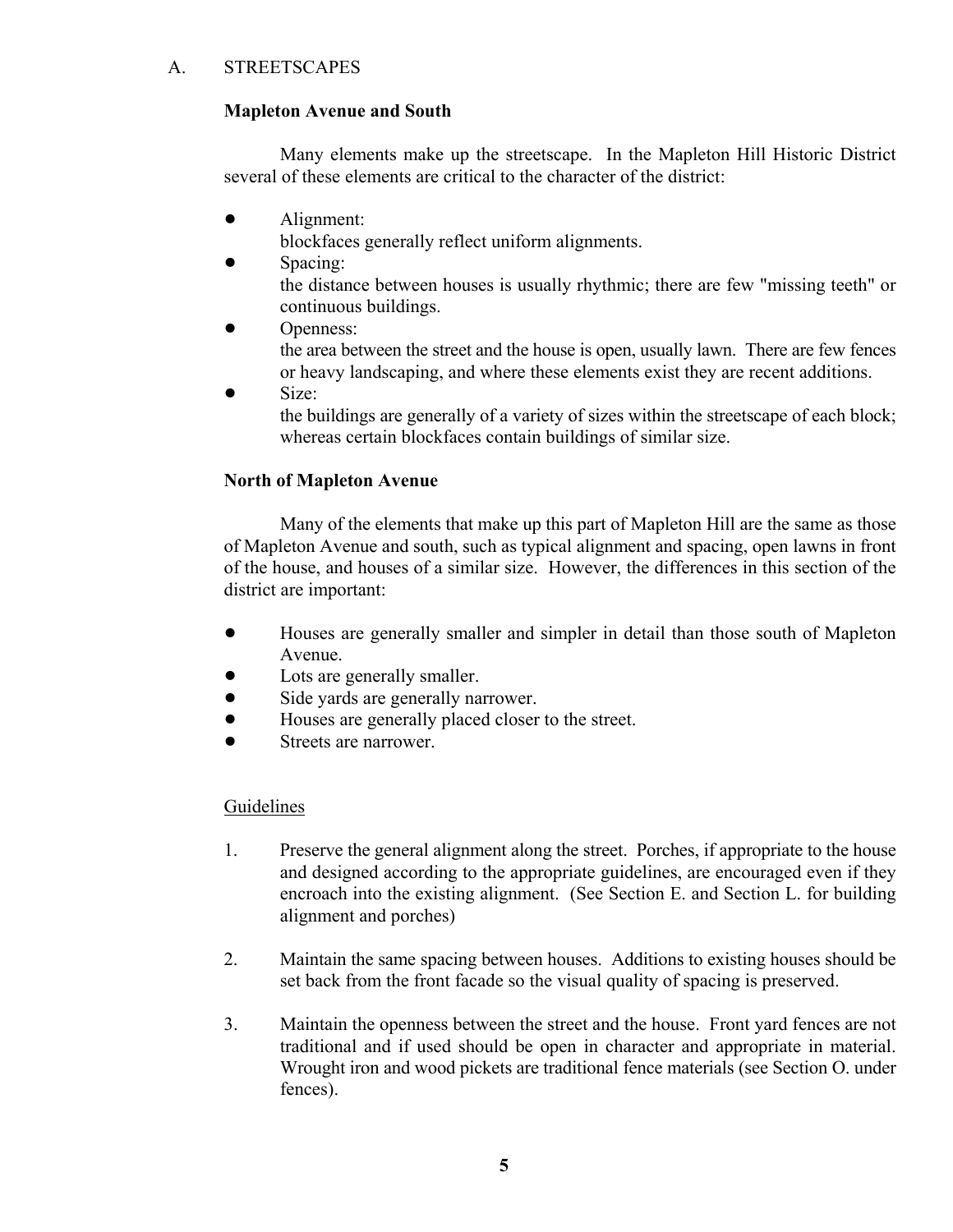- 4. Maintain the overall sense of size of the building when additions to a house are being made. When adding upper stories on smaller, one-story houses, a full second story is generally not appropriate. (See Section T. for additions)
- 5. Maintain the traditional approach to the house from the street front. When desirable for reasons of internal design and when the entry facing the street is still maintained, other entry points may be considered.
- 6. It is important in the area north of Mapleton Avenue that the same elements be preserved as outlined above, although it is most important in this case to observe, when appropriate, the smaller size and simpler detail.

# B. SITE

Traditional settlement patterns generally placed houses in the center of a site, with garages, carriage houses, etc. and parking at the rear of the lot at the alley. Sidewalks parallel streets with a planting strip between, and individual sidewalks approach the center of the house at right angles to the house and the street. Landscape material is concentrated near the house with trees in the sidewalk planting strip, and as focal points of the lot.

- 1. Accessory buildings such as sheds and garages, and driveways should be located at the rear of the lot as is traditional. Adding them between existing buildings interrupts the rhythm of the spacing.
- 2. Accessory buildings should generally be small in scale and mass and simply detailed. They are clearly secondary in importance to the primary structure.
- 3. Sidewalks should be rectilinear and should maintain traditional patterns paralleling the streets.
- 4. Traditional landscape patterns should be maintained, with street trees, specimen trees as focal points, and massing of shrubbery near the house. (See Section C. for landscaping)
- 5. Satellite dishes and other mechanical devices should be located out of sight or screened.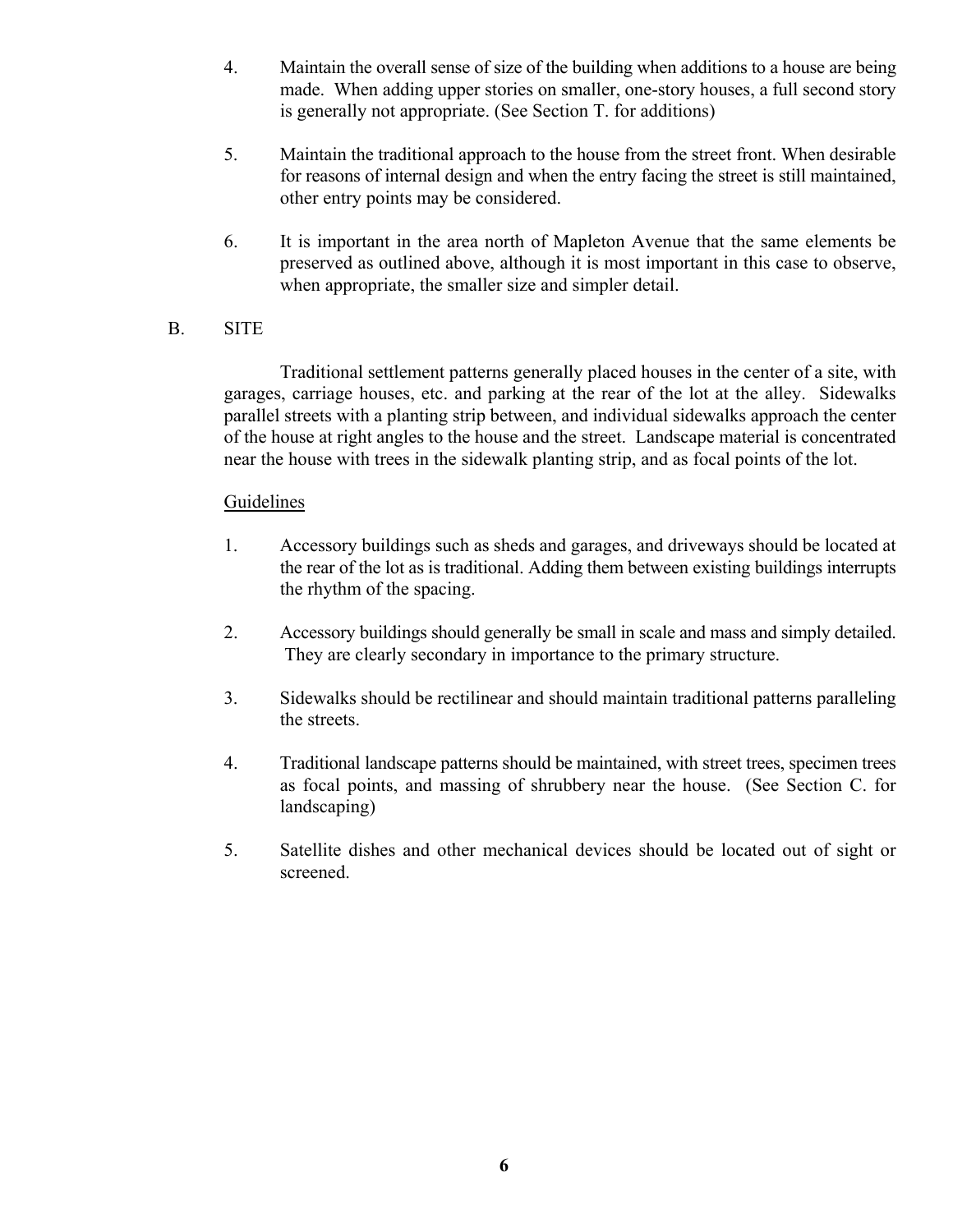# C. LANDSCAPING

Landscape features can form a significant part of the historic character of an area. Landscape materials, such as the use of a specific street tree throughout an area, can establish part of the character of a historic district. Particular trees may be historically significant in themselves. The pattern of landscaping in an area, such as the use of street trees, planting strips and sodded front yards, are also important. Trees, shrubs, vines, and irrigation systems also may have a potential for damaging exterior building features and surfaces. (See Section B. for site)

# **Guidelines**

1. Specific landscaping features are permitted without review when the proposed landscaping is consistent with that found generally in the historic district. That is, choices regarding the use of trees, shrubs, flowers, location and character of planting beds are not subject to review.

- 2. Larger scale landscaping alterations, including without limitation the replacement of sod with concrete or any hard surface, have an impact on the character of the district, and require issuance of a Landmark Alteration Certificate prior to beginning work.
- 3. Landscaping that has the potential for damaging a landmark structure will not be approved. In the event that a dispute exists between the applicant and the Landmarks Design Review Committee concerning whether a proposed landscape design will damage the landmark structure, the Landmarks Board will review the application.
- 4. Where strong retaining walls exist, they should be preserved and incorporated when introducing new wall elements. Tall, plain concrete walls should be discouraged. Railroad ties should also be discouraged.

# D. ALLEYS, EASEMENTS AND ACCESSWAYS

Alleys are a strong visual element of the district, and have much variety of scale and detail. They play an important part in the development patterns that give the more visible areas their character. Alleys provide access to rear parking and garages. They have a varied edge quality, with buildings both on the property lines and set back. The size and quality of these accessory buildings varies considerably. Careful consideration should be given to changes in traditional uses.

- 1. The use of alleys to provide access to the rear of properties should be preserved.
- 2. Efforts should be made to protect the variety of shape, size and alignment of buildings along the alleys. Alleys should maintain a human scale and be sensitive to pedestrians.
- 3. Buildings such as garages, sheds, etc. which contribute to this variety should be retained in their original form whenever possible.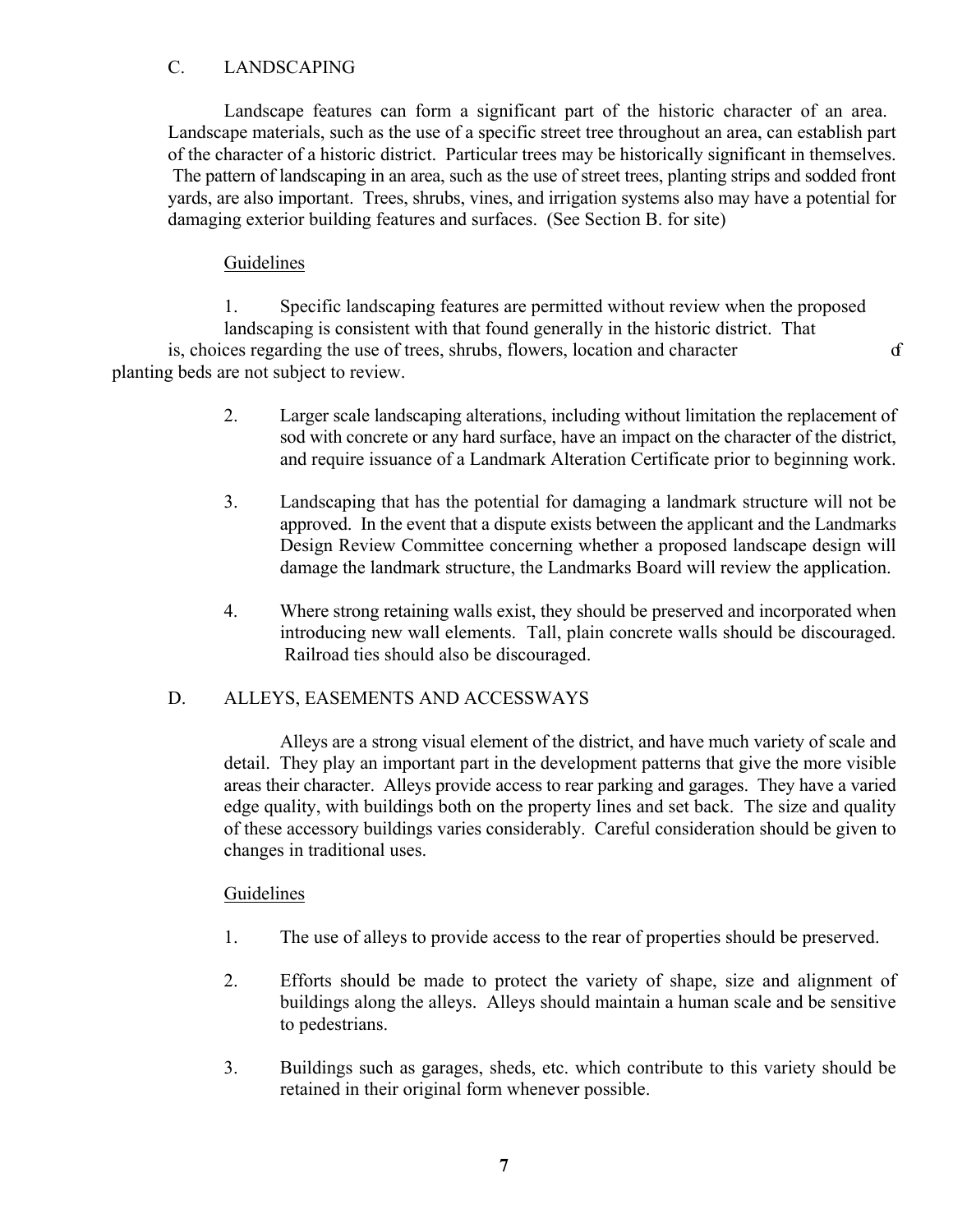- 4. Efforts should be made to identify and preserve easements and access ways.
- 5. Efforts should be made to maintain the character of the alleys in the District.
- 6. The Boulder Revised Code [Section 9-3.3-14, BRC., 1981] requires paving of alleys in certain circumstances in the HZ-E zoning district. A Landmarks Alteration Certificate is required for paving within the district, even when required by City Code.
- 7. A permeable, soft-edged surface may be a solution to control drainage and dust and should be used as an alternative to hard, non-porous paving, when not otherwise prohibited by City Codes.
- 8. In the case that paving is determined to be necessary, a paving material that preserves the utilitarian character of the alley will be appropriate.
- 9. Dumpsters should be screened from alley view by landscaping or a permanent enclosure.
- 10. Lighting in alleys should be low wattage and focussed downward.

# E. BUILDING ALIGNMENT

Traditionally, regular-sized building lots were laid out along rectilinear streets, and houses were generally built the same distance back from the street. Houses on most blocks in the Mapleton Hill Historic District reflect this pattern, and the regular alignment is one of the strongest visual elements of the district. While the actual dimensions of the setback varies from Mapleton Avenue to Maxwell Street, for instance, within their own streetscape the alignment appears uniform. (See Section A. for streetscape)

- 1. The general pattern of alignment should be preserved. Decks, solid fences, or other additions should be located where they will not intrude into this space. Open front porches are elements which are encouraged, if appropriate to the style of the house, even if they encroach into the existing alignment.
- 2. New buildings should maintain the same alignment where it is a strong visual characteristic of the streetscape.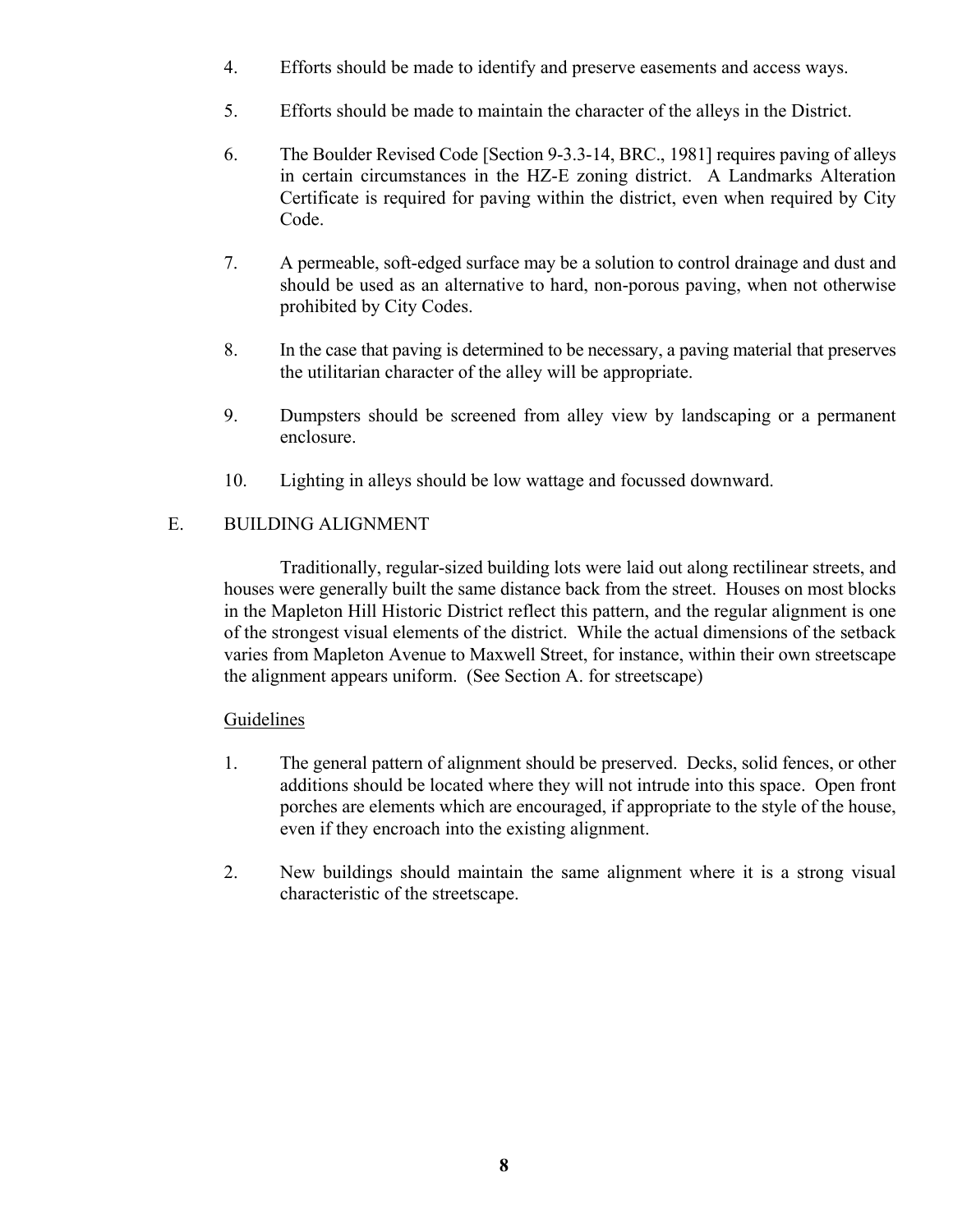## F. MASSING

While the specific details of the historic architectural styles of Mapleton Hill vary considerably, the most significant and identifiable feature of a building is its massing. Buildings of Italianate styling are square and vertical. Bungalows are low and rectangular, while Queen Anne styling is asymmetrical with many projections and details. Replication of stylistic detailing is not encouraged or necessary, however, the form which defines the building, should be respected.

# **Guidelines**

- 1. Any addition to a building should preserve the existing symmetry or asymmetry.
- 2. The vertical or horizontal proportion of a building's mass should be preserved.
- 3. The impact of the massing of large additions should be reduced by using one story elements or minimum plate heights instead of introducing a full second story.

## G. ROOF LINES, SKYLIGHTS, AND DORMERS

The variety of roof forms in the Mapleton Hill Historic District, are an important visual element. The most usual of the roof forms are steeply-pitched hipped or gable roofs, but most other types are represented.

- 1. Any alterations to roof lines should be sensitive to the form, pitch and symmetry of the existing roof. The existing roof form, pitch, and material should be used for any additions. (See Section T. for additions)
- 2. Rooflines on additions should generally be lower than and secondary to the roofline of the original house.
- 3. Roof lines interrupted by solar panels, skylights and roof decks demand sensitivity in design to be appropriate. (See Section V. for solar additions)
	- a. Solar panels should be mounted flat on the roof, or on the ground in an inconspicuous location.
	- b. On the historic portion of structures, skylights should be in unobtrusive locations. Bubble type skylights are inappropriate in all areas of the historic district. Flat skylights are more appropriate.
	- c. Roof decks are not a traditional feature found in the District; however roof decks are generally appropriate only where they are an integral part of the design. Great care should be taken to integrate roof decks into the existing structure. (See Section M. for decks)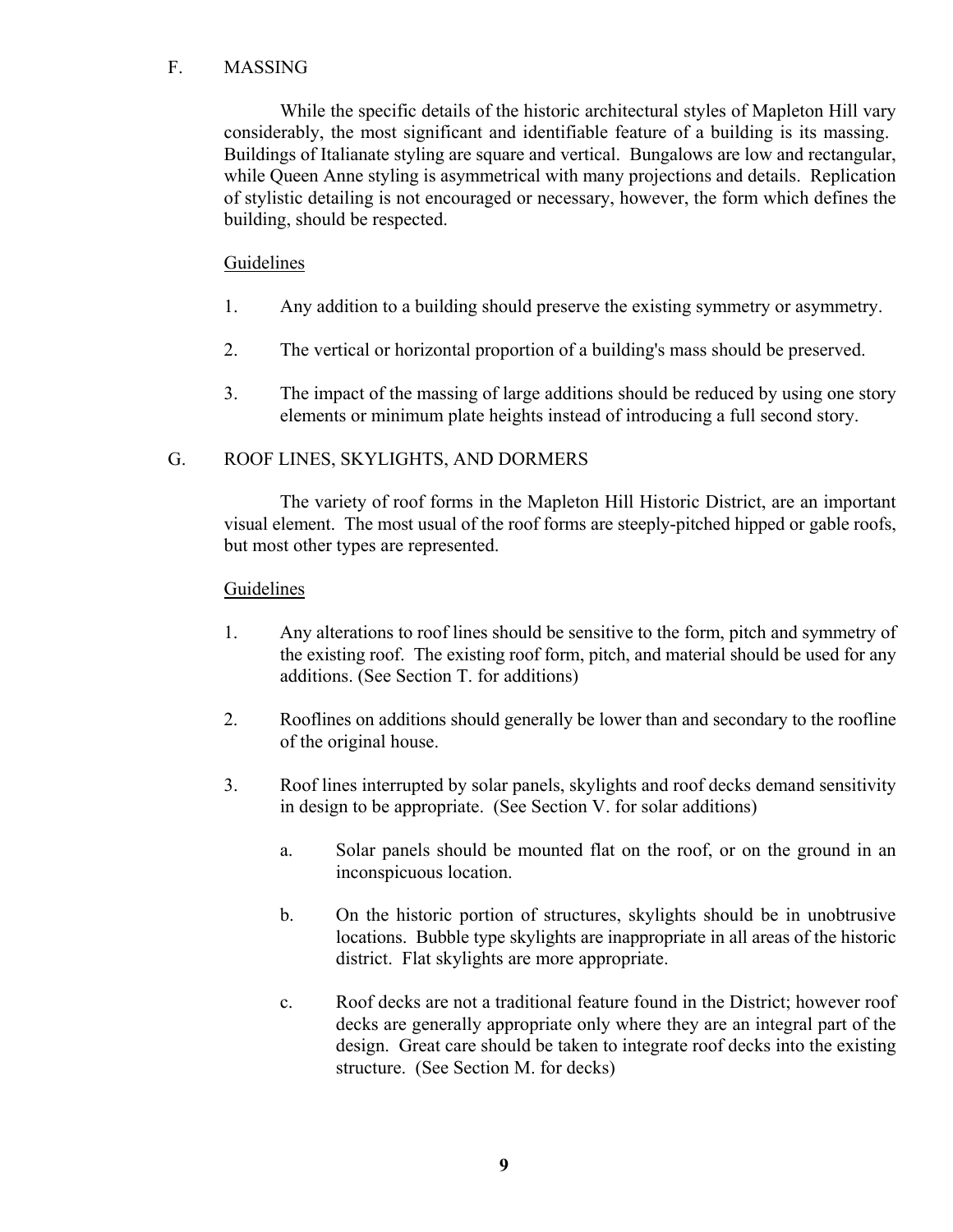- d. Roof appurtenances, such as swamp coolers and TV antennas, should be situated so that they are not visible from the street and the visual impact minimized from the alley.
- 4. Dormers are intended to be elements of secondary importance to the main roof form. Any expansion of existing dormers or additions of new dormers should preserve this relationship. Generally:
	- a. Dormer ridgelines should be lower than the main roof ridge.
	- b. The size and scale of dormer(s) should be compatible with the size and scale of the existing building. Notwithstanding the fact that one large dormer may give the greatest usable space within the roof form, smaller dormers may be the most appropriate (See Section T. for additions).
	- c. The roof form of dormer(s) should compatible with the main roof form (See Section T. for additions).

### H. ROOFING MATERIALS

Although historical accuracy in roofing materials is not required, it will generally be most appropriate to preserve the type and unit scale of original roofing. In some circumstances, the roofing material is an important architectural feature which should be preserved. For example, shingled roofs should remain shingled, tiled roofs should remain tiled, etc.

Appropriate roofing colors include a broad range. However, the color should be subtle rather than bright.

### I. WINDOWS

Windows original to buildings in the Mapleton Hill Historic District are strongly vertical in proportion, and double-hung in type. These characteristics are two very important visual elements in the district, whether used on the grandest home or the smallest. Window openings traditionally occurred at floor levels, not as clerestories or between floor levels except at stairwells.

- 1. The window opening itself should be carefully preserved. It should not be made larger or smaller to accommodate a different sized window. Every effort should be made to preserve existing windows by repairing deteriorated sashes and frames. There are methods to consolidate rotted wood members with epoxy saturation.
- 2. If repair is not feasible, and the window must be replaced, match the existing windows as closely as possible. Elements that should be carefully considered are size; frame material; method of operation; single or double glazing; and divided or single panes.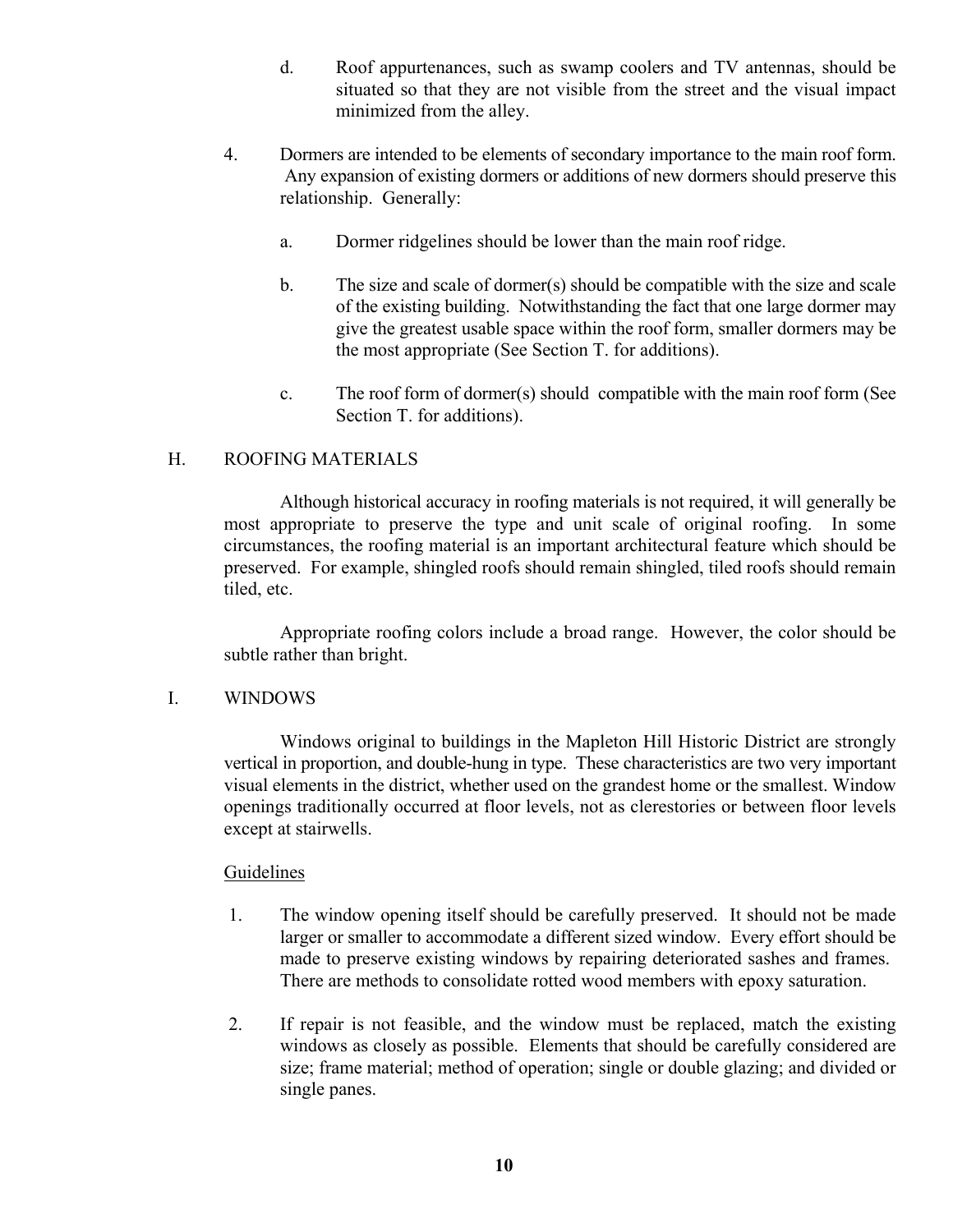- 3. When replacing deteriorated windows or adding new windows to existing buildings, a vertically-proportioned, double-hung window which matches the existing window should be used.
- 4. Openings should be vertical in proportion.
- 5. Horizontal sliding windows are generally inappropriate.
- 6. Metal window frames should not be left bright, but should be anodized or painted as recommended by the manufacturer.
- 7. Storm windows and screens should match the existing windows as nearly as possible. Bright aluminum frames are inappropriate.
- 8. New construction, whether a completely new building or an addition, should reflect the window patterns of the district. Openings should indicate floor levels, and should not occur between floors. Symmetry or asymmetry of openings should be maintained. (See Section T. for additions and renovations and Section U. for new construction)
- 9. "Picture windows" are generally not appropriate.
- 10. Where a pattern of smaller scale windows in attic and accessory spaces near the roofline exists, it should be maintained.
- 11. Snap-in mullions or other unauthentic architectural details are generally not appropriate in the historic district.
- 12. Casement windows are generally inappropriate in the historic district. When used, casements should be of similar proportions to historic windows.

### J. DOORS

When replacing doors, use designs similar to those found in the district. Panel doors are typical, as are those with a vertical pane of glass. Most have single, rectilinear motifs in the decoration of the panels.

Storm doors must be selected with equal care. Painted wooden storm doors are most appropriate.

### K. EXTERIOR MATERIALS

While the materials used for the exteriors of houses have not changed substantially over the years, the scale of the materials has. Narrower lap siding, smaller brick and shingles, used alone or in various combinations, distinguish older homes from newer. The use of the smaller-scale materials creates a texture which characterizes historic buildings.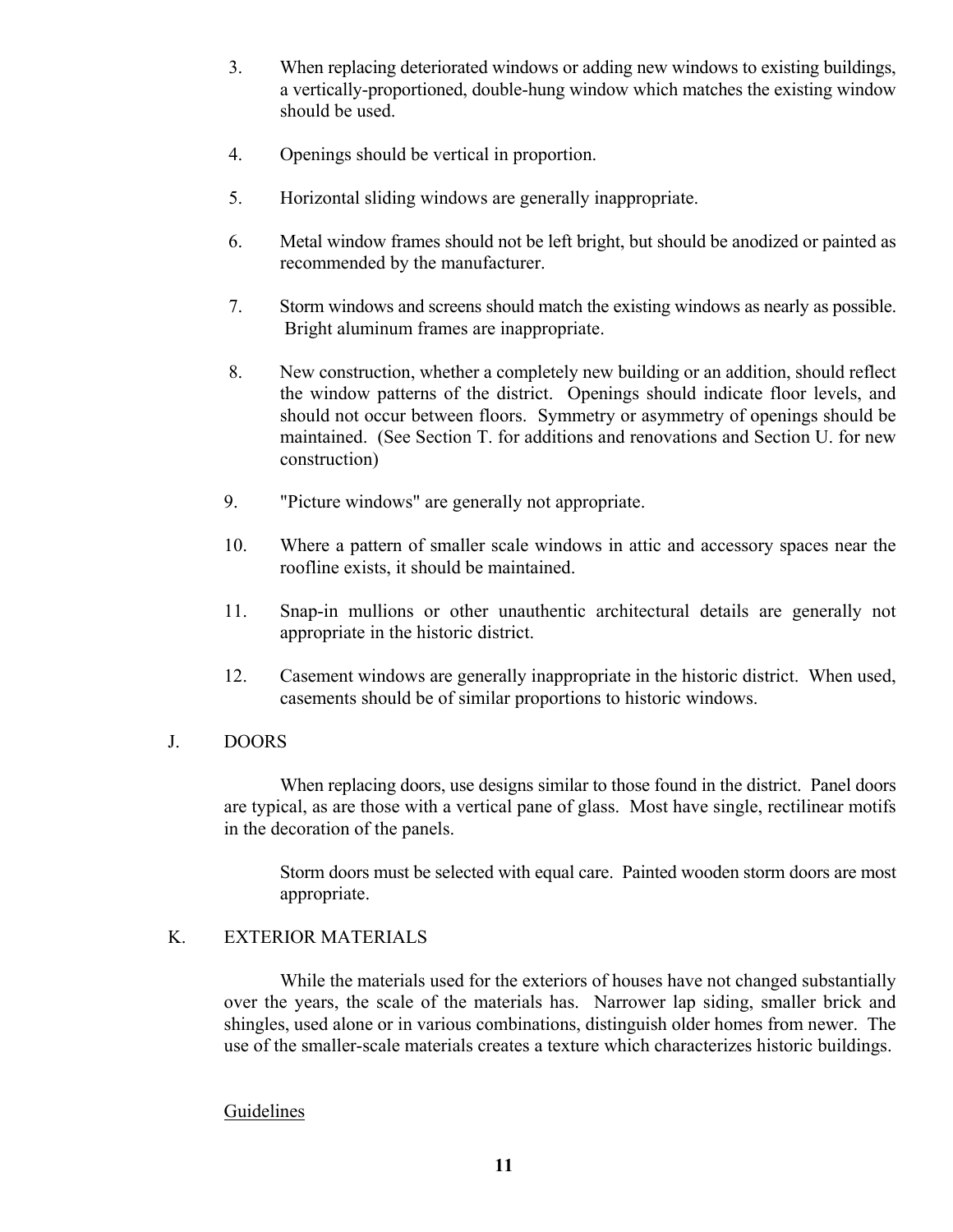- 1. Existing walls, windows and exterior features should be repaired wherever possible, rather than removed and replaced.
- 2. For additions or repairs, use materials similar in type and scale to those of the existing building.
- 3. When repairing, patching, or replacing brick or stone work, attempt to recreate joint size and color of the existing historic surface.
- 4. If matching materials is impossible, simplify. Generally, the simpler, the more successful.
- 5. Where modern materials and technologies are used, historic proportions and finishes should be matched or emulated.
- 6. Finish new materials to match the existing ones.
- 7. For additions, do not replicate historic elements; this practice creates a false image of what is historic. Rather, respect the historic context.
- 8. When cleaning exterior surfaces, do not sandblast exterior masonry or wood.

## L. PORCHES AND RAILINGS

Porches are the predominant visual element of houses. In all parts of the Mapleton Hill Historic District, different kinds of porches accompany various styles of buildings, but there are few examples of houses without porches. The porch may have a roof supported by free-standing columns, by columns resting on masonry knee wall, or use masonry piers or wooden balustrades. Whatever the method of construction, the porch is open and because of this transparency, the facade of the house is plainly visible. The impression given by this is that the porch is an appurtenance to the house, rather than an integral part of the structure. (See Section A for streetscape)

- 1. Porches in need of repair should be repaired, not demolished. Repairs to the structure of a porch should be done in such a way that the visual character of the porch is not changed.
- 2. Enclosing porches has a significant impact on the visual character of both the individual house and the streetscape. The greatest care needs to be taken in the design of the enclosure to maintain the sense of transparency and separation from the structure of the house.
	- a. Solid walls should not be added onto porches where none exist.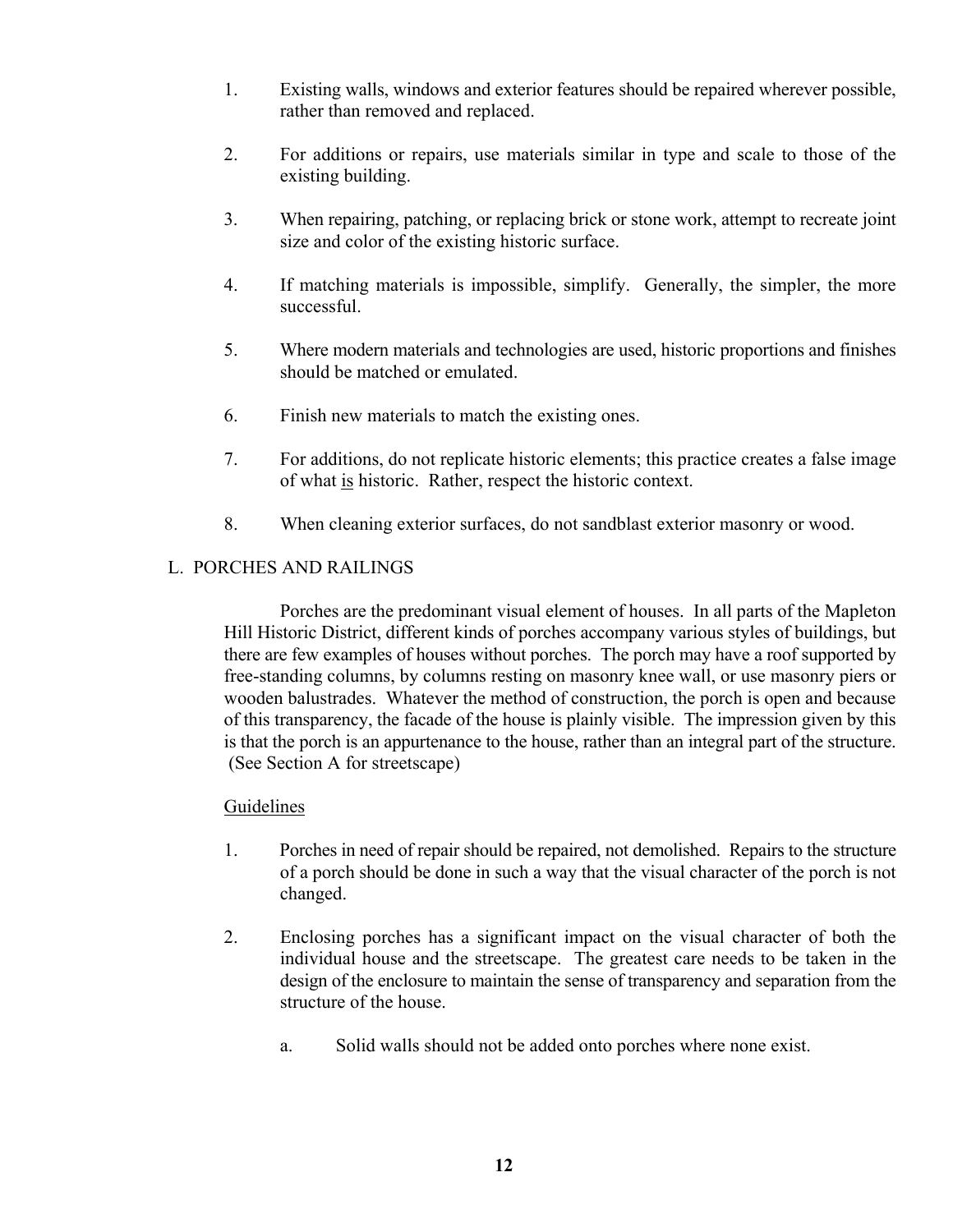- b. The design and materials should be kept as simple as possible rather than trying to match the building facade. This approach will be more effective at maintaining the transparency and original character of the porch.
- 3. Columns and railings in need of repair should be repaired; if repair is not feasible, replace to match the existing ones as closely as possible.
- 4. If replacing railings or adding railings in new locations, an attempt should be made to continue the line, spacing, and height of the historic railing.
- 5. Wherever open areas exist below porch floors, they should be skirted with open lattice, dense shrubbery, or the like.

# M. DECKS/BALCONIES

Decks are a modern expression of porches, but do not have a visual counterpart in historic buildings. Great care needs to be taken with their design to make them fit into the historic character of the house. Areas where visual conflict arise are: size and coverage; railings; intrusion into spaces between buildings; and materials. The residential rail height requirement under Boulder's Uniform Building Code is 36 inches; however, historically railings were approximately 24 inches in height. Efforts should be made to design railings which give the appearance of lower railing heights.

## Guidelines

# First Floor Decks

- 1. Where possible, keep decks low to the ground.
- 2. Decks are inappropriate at the front of a house.
- 3. Decks should be as unobtrusive as possible.
- 4. Railings should continue the line and spacing of existing balustrades.

# Second Story Decks/Balconies

- 1. Cantilevered second story decks do not appear connected to the building. Appropriately-scaled supports should be sensitively incorporated into the building.
- 2. Second story decks in the front of a building are generally inappropriate unless incorporated above an existing element such as a porch or a portion of the building.
- 3. Unpainted redwood is a material of modern use and is inappropriate for use in the district. Decks should be painted or stained to match the existing building.

### Roof Decks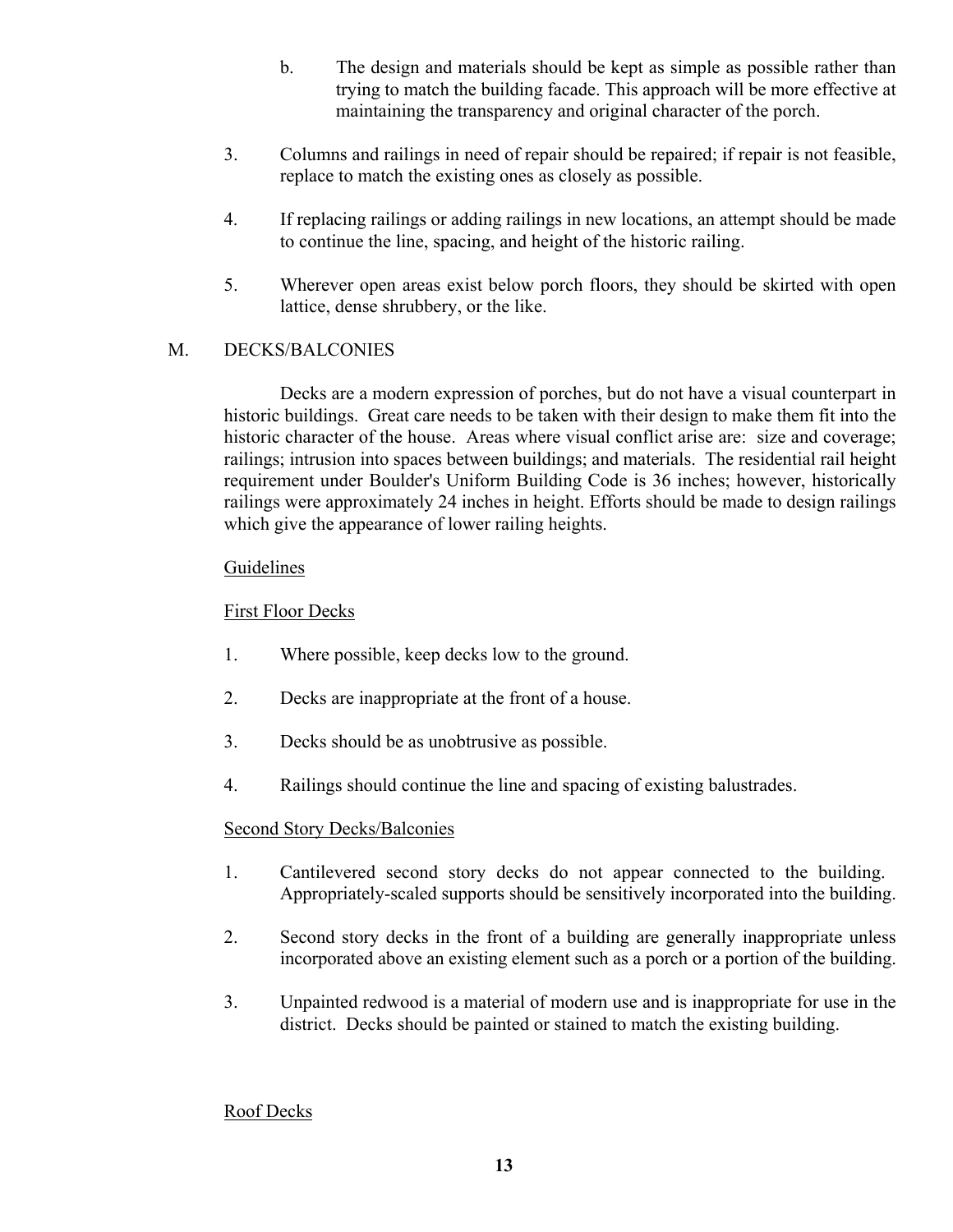1. In several cases, decks have been added to roofs of houses and garages. While there are historic styles which feature "widow's walks" or belvederes, they are not common to Boulder's vernacular expressions of Victorian style and should be contemplated only where they are stylistically consistent with the existing building.

# N. FIRE ESCAPE STAIRS

Fire stairs should be incorporated into the interior of the building if possible. If they must be on the exterior, locate them on rear or side walls, whichever is least visible from the street. Stairways should be designed as unobtrusively as possible.

## O. FENCES

Traditionally, the appearance of a house has been more important than privacy from the street, so fences were open, for example, made of wrought iron or wood pickets. Solid wood fences are not traditional and were not used at the fronts of houses, and the present-day addition of such a fence interrupts the strong visual element created by uniform building alignment.

- 1. Low fences are encouraged.
- 2. Although not typically found within front yards, if used, a durable material in an open design should be used for front fences. Painted iron or steel, or painted wood pickets are appropriate and might be used in conjunction with low masonry walls. There are types of wire fencing which are historic and would be encouraged. Low shrub hedges are also appropriate. Vertical board, stockade, chainlink fences and heavy brick posts are also generally inappropriate.
- 3. Fences without spaces between slats can alter the character of a building site and of the streetscape and alleyscape because the historic architectural elements that contribute to the pattern of spacing, setbacks, scale, details and materials of the historic district are blocked from view.
	- a. Solid or tight fences are not appropriate.
	- b. Every effort should be made to allow visual penetration in the design of fences visible from the street or alley. The visual impact of solid wood fencing at the rear of a lot is that the alley becomes a visual tunnel, and much of the irregularity and variation that make the essential character of an alley are changed.
- 4. Fences on the rear portion of corner lots should have some degree of spacing along the public right-of-way unless the fence is set back far enough to avoid a fortress effect.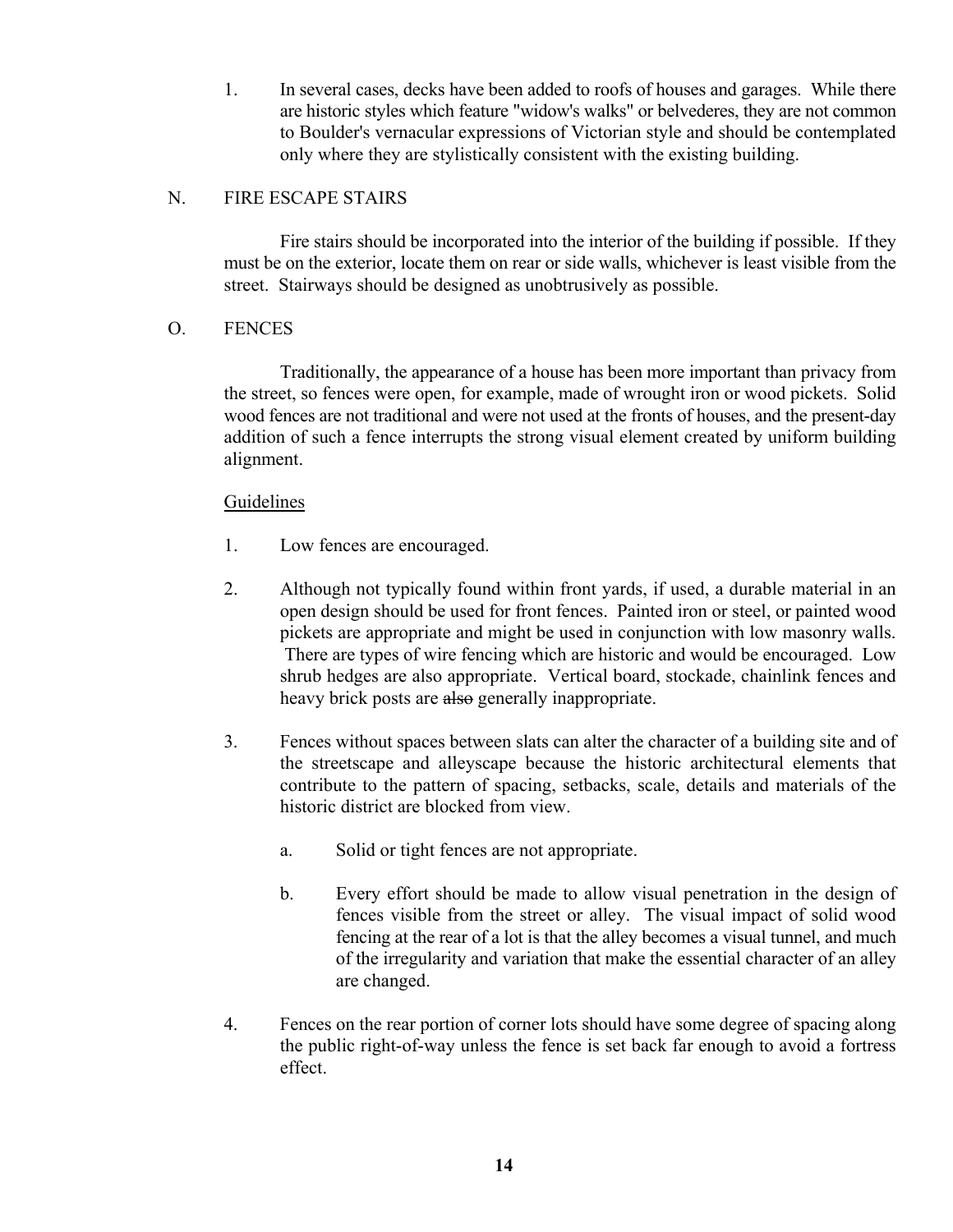- 5. Fences across the front of a house should be low (36" or less). When connecting fencing to a taller side or rear yard fence, a section which gradually increases in height should be included.
- 6. Raw wood (unfinished or unpainted) fences are inappropriate in the historic district. Fences should be either painted or coated with an opaque stain.
- 7. The finished side of the fence should face toward the street or sidewalk.
- 8. Fences should have a regular pattern.

# P. GARAGES, CARPORTS AND ACCESSORY STRUCTURES

A variety of accessory buildings has been adapted for use as garages in the Mapleton Hill Historic District. Whether carriage houses or sheds, these structures have certain similarities. They are plain and utilitarian and are located at the rear of the property on the alley. Materials and building elements are varied.

Large two-story garages in the historic district are rarely appropriate; they are typically only seen on large lots with large houses. New garages should be sensitive to both the lot size and the size of the house, and should be clearly secondary in importance to the primary structure. Garages that are one to one-and-a-half stories are generally more appropriate.

# Guidelines - Garages

- 1. If an existing structure is to be used as a garage the historic character of the building should be respected. As few changes as possible should be made.
- 2. When garage doors are added to a building they should be wood. Different types will be appropriate for different buildings. Two smaller doors may be more appropriate than one large door.
- 3. If a new structure is to be constructed, design ideas might be found in existing historic accessory buildings located nearby.
- 4. The new building should be secondary in nature to the main house and smaller in scale.
- 5. Accessory buildings should be small in scale and mass, and constructed in a manner which is complimentary to the character of the house and alley. They are clearly secondary in importance to the primary structure. Typically, prefabricated sheds are discouraged.

Guidelines - Carports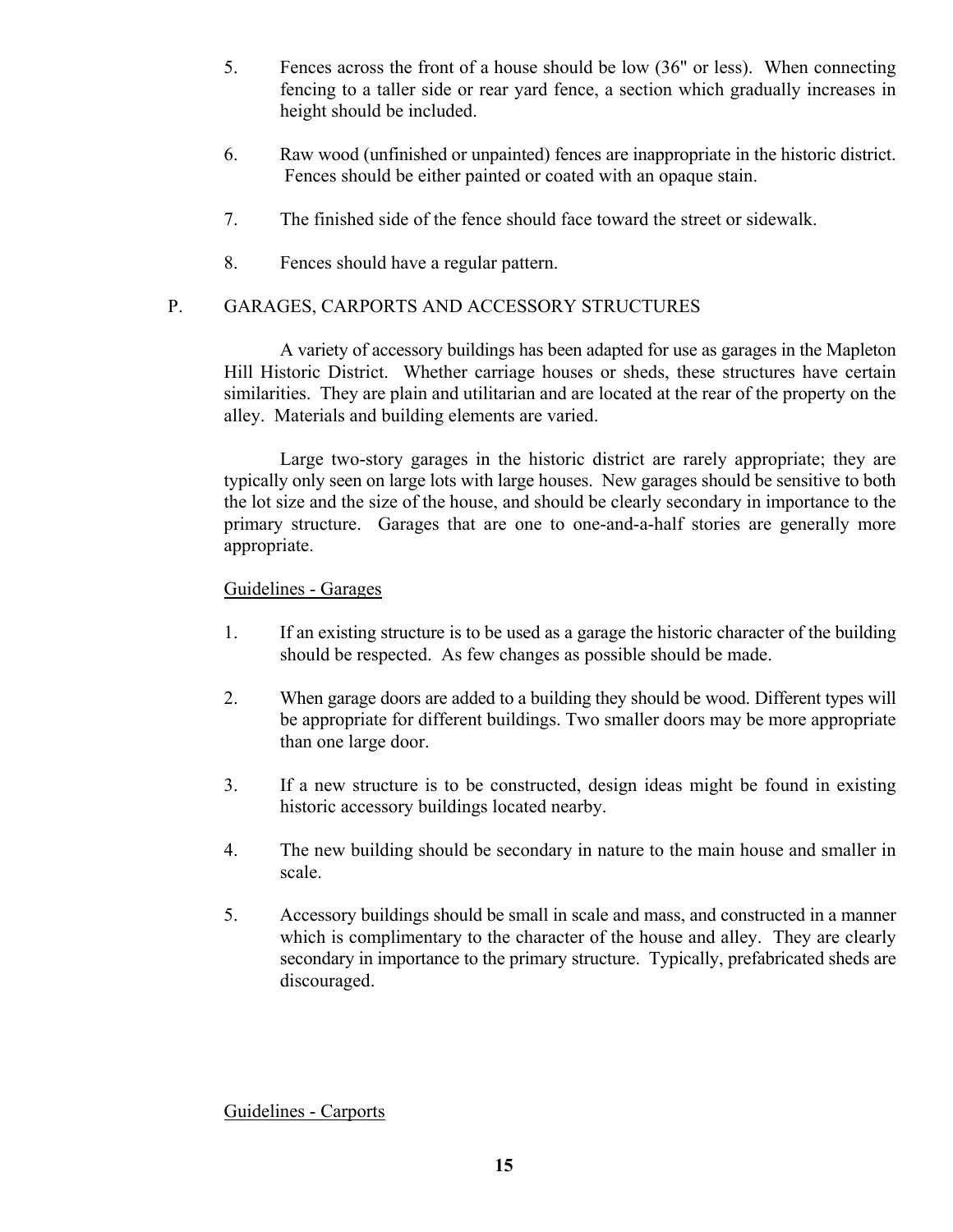- 1. Free-standing carports are extremely difficult to fit into the district since their form has no historic precedent. Other solutions for sheltering vehicles should be sought.
- 2. The most visually appropriate carports take the form of a shed roof addition to another structure, with a low knee wall giving definition to its form.
- 3. When making such an addition to a house or an accessory building, care should be taken not to damage the materials of the existing structure. Connections should be made with a minimum of damage.

### Q. PARKING

Parking is provided on the street, with on-site parking generally limited to the rear of the lot with access from an alley. These parking patterns have contributed to the character of the District. Because drives did not extend from the main street to the rear of the lot, and because there was seldom parking at the sides of the houses, the rhythm of equal spacing became an important element of the district's character.

### Guidelines

- 1. On-site parking should be limited to the rear of the lot, except in unusual cases.
- 2. Access to parking should be from the alley. Drives should not be introduced between structures.
- 3. When adding a garage on the alley, any front curb cut should be vacated and closed.
- 4. Parallel-parking along the street helps to maintain a strong edge, which is an important visual element. Angle-parking should be discouraged.

### R. PAINT SCHEMES AND COLORS

The Landmark ordinance as amended on December 7, 1982, requires a Landmark Alteration Certificate if a significant change in color is proposed. Paint removal from masonry also requires a Landmark Alteration Certificate. More information is being published regarding the use of historic paint colors. Generally, the earliest houses were simple with plain paint schemes. Later houses were larger with more elaborate schemes. Many schemes use one body color, a contrasting trim color, and a small amount of a bright accent color. Though a wide variety of choices are possible, the following are some considerations for choosing paint schemes:

Where possible, research the "pallet" of the house to discover the historic paint colors and consider using this pallet;

Historic colors depended upon readily-available pigment sources, with few of our very bright modern colors available;

Some pigments are more unstable under the ultraviolet concentrations of Colorado's high altitude;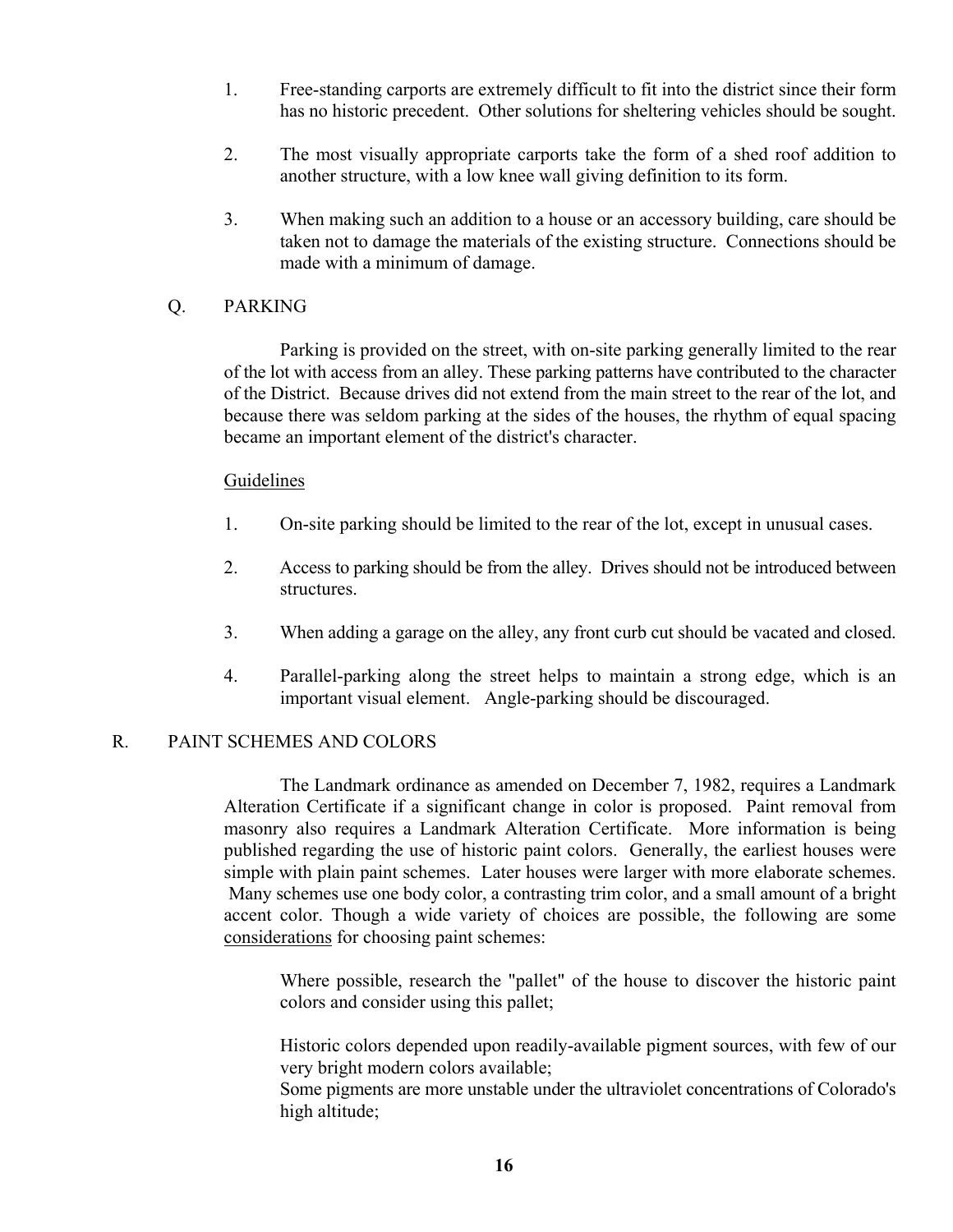Colorado's architectural expressions were conservative, emphasizing muted shades or tones rather than pure hues. Color choices should not be bright or garish.

A color on a 1" x 1" paint chip will take on a life of its own on a whole house. It is suggested that quart samples of the color scheme should be applied to a section of the building as a test before making a final selection. A good reference for color schemes is A Century of Color, 1820 -1920, published by The American Life Foundation. This book is available at the main library and at Historic Boulder, Inc., 646 Pearl Street.

#### **Guidelines**

- 1. Color choices should not be bright or garish.
- 2. Unpainted masonry surfaces should not be painted except in circumstances where the brick has been structurally damaged or is unsightly. Masonry with historical significance should be left unpainted.
- 3. A single body color with a brighter and/or lighter accent color is usually the best choice for most houses in a historic district. A good rule of thumb when one desires to use a bright color is "one light, one dark, one bright," the bright color being used sparingly as the accent.

### S. MISCELLANEOUS

In any area of the heterogeneity and complexity of the Mapleton Hill Historic District there are bound to be properties which do not fit any of the traditional patterns of the area. In such cases, preservation of the character of the individual property could be more important than trying to make alterations fit into the more typical character of the neighborhood.

#### Guidelines

Carefully study the building and determine which elements contribute to its character. These elements should be preserved and used as individualized design guidelines for alterations.

### T. MAJOR EXTERIOR RENOVATION, ADDITIONS AND SECOND STORIES

Large additions and additional stories to a building frequently change the character of the structure. The diversity that characterizes the historic district is a result of the variety in the sizes of buildings and the differing architectural styles. A design response that respects this diversity is most appropriate.

One-and-a-half story structures that were built prior to World War I present the most challenge. Additional stories, using non-traditionally sized dormers, and raising the existing roof are not appropriate unless the character of the structure is not compromised. Additions to the rear, or in some situations, to the side of the building, are more likely to preserve the original character of the structure and may be the most appropriate design response. Every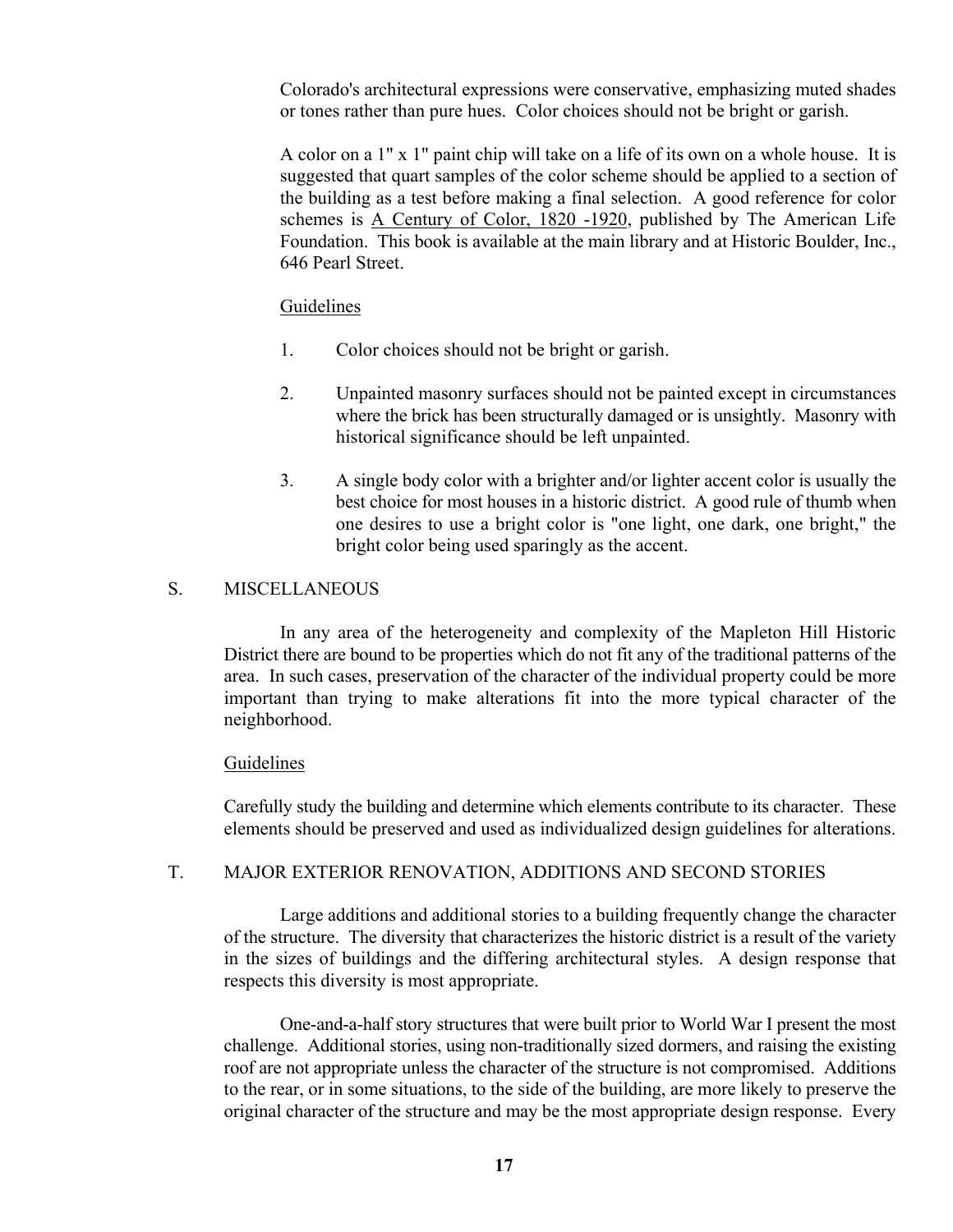attempt should be made to address the existing fabric of the Mapleton Hill Historic District and meet the specific Mapleton Hill Design Guidelines.

One story structures built after 1940 may lend themselves more appropriately for renovation. Whether a traditional (full) second story is appropriate will depend upon the building's context with neighboring structures and the streetscape as a whole. The addition of a third story on a two story building should follow the same principles. (See Sections G. and I. for roofs and windows)

#### **Guidelines**

- 1. Major renovation or the addition of a full or partial story that affects the character of a historic structure is not appropriate. An addition to the rear, or in some cases to the side, of a historic structure is generally more appropriate than raising the height of the building.
- 2. Although oversized dormers may make the best use of interior space, they are usually not appropriate. More than one smaller dormer is usually more appropriate.
- 3. Major exterior renovation or additions to post-1940 structures should respect the existing structure insofar as possible. Specific Mapleton Hill Design Guidelines should be consulted when considering design elements.
- 4. New additions should be designed and constructed so that the character-defining features of the historic building are not radically changed, obscured, damaged, or destroyed in the process of rehabilitation.
- 5. New design and construction should always be differentiated from older portions of a building; however, the addition should respect the existing roof forms, and building scale and massing.

#### U. NEW CONSTRUCTION

While new construction should fit into the character of the Mapleton Hill Historic District, there is no intent to require historic imitation. It is appropriate that new designs incorporate the elements that contribute to the character of the District, such as overall mass, rooflines, windows, porches, front entries, etc. However, innovative ways of incorporating such elements and modern expressions of detailing are strongly encouraged.

New construction in the District should be in the character of the buildings surrounding it. Because streetscapes vary in the District, new buildings facing the street should respect and be consistent with the existing block pattern. Traditional site layout, porch size and placement, front entry location, roof type, and door and window sizes and patterns should be considered when proposing new in-fill construction.

New buildings on the rear of a lot (including house behind a house developments) should be of a lesser mass and scale than the original structure and more simply detailed. New accessory buildings on the rear of a lot should be consistent with the existing pattern of small structures that are simple and utilitarian in design.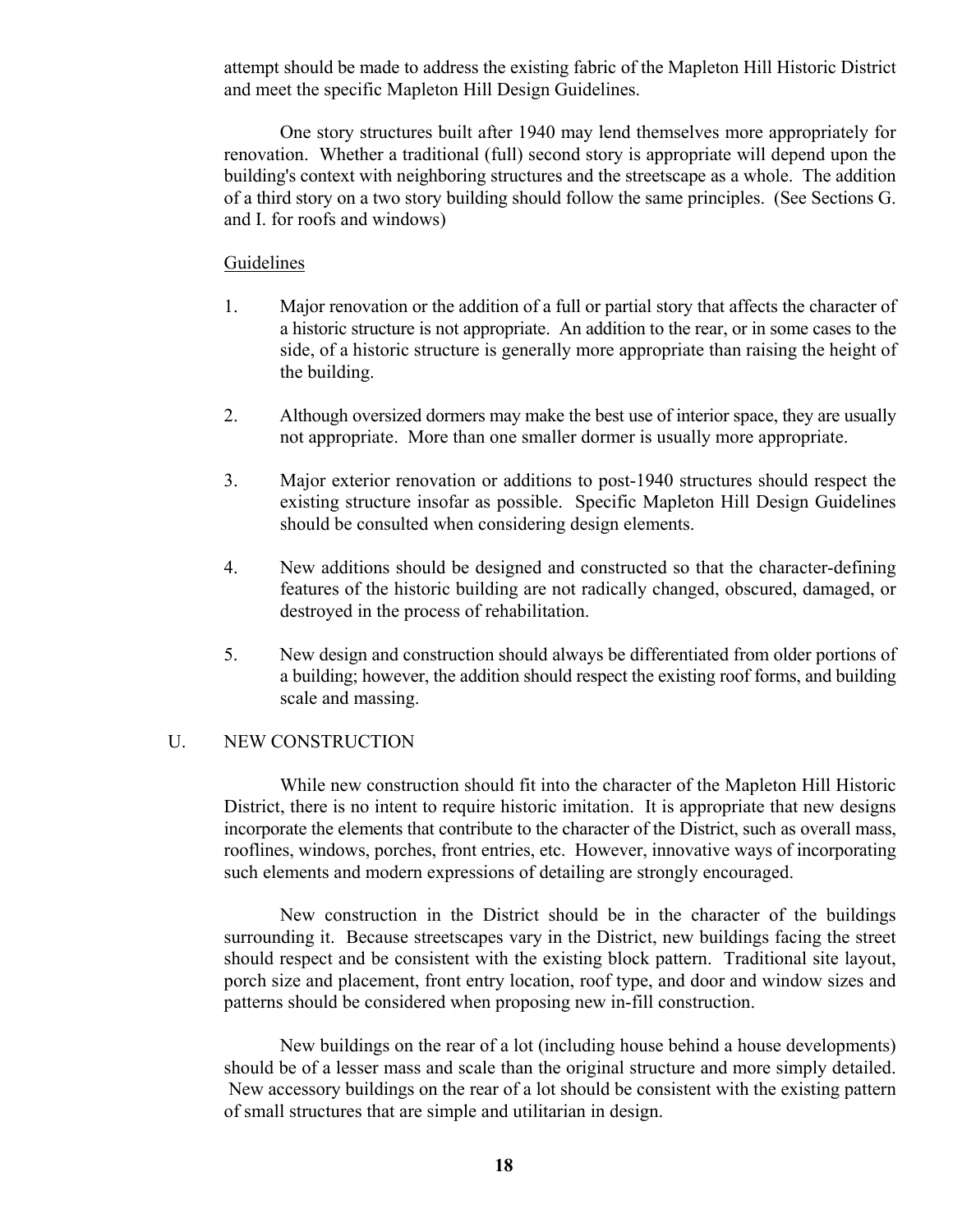New construction on corner lots requires an especially thoughtful approach. Each corner lot will present a unique design challenge for a highly visible building that does not disrupt the historic context.

# Guidelines

- 1. New construction should incorporate the elements contributing to the historic character of the Mapleton Hill Historic District as identified by the Design **Guidelines**
- 2. Building elevations visible from streets and alleys need the greatest sensitivity. Front porches are an important visual element and should be incorporated into new construction except in unusual situations.
- 3. New construction should not imitate historic buildings, but should be an expression of its own time. Contemporary expression of traditional architectural elements is encouraged. Simplicity is an important aspect of creating compatible new construction.
- 4. The mass and scale of new construction should respect neighboring buildings and the streetscape as a whole. Site layout, porch size and placement, entry level and location, roof line, and door and window sizes and patterns should harmonize with the historic context rather than compete with or copy it.
- 5. A house behind a house should be of lesser mass and scale than the original structure.
- 6. New accessory structures should be secondary in nature to the main house and smaller in scale.
- 7. New construction should utilize a roof form found in the district.
- 8. Use building materials that are familiar in their dimensions and that can be repeated. This helps to establish a sense of scale for new buildings. Whenever possible, use familiar building components in traditional sizes. Avoid large featureless surfaces.

# V. SOLAR ADDITIONS

Historically, solariums and conservatories were passive solar elements of residences, but were found only in larger, grander homes. Many other attempts to incorporate solar concepts to historic buildings introduce inappropriate visual elements.

### Guidelines

1. Generally, solar greenhouses on the street facade are inappropriate. Porch enclosures designed to be passive solar elements should observe the guidelines for porches. (See Section L for porches)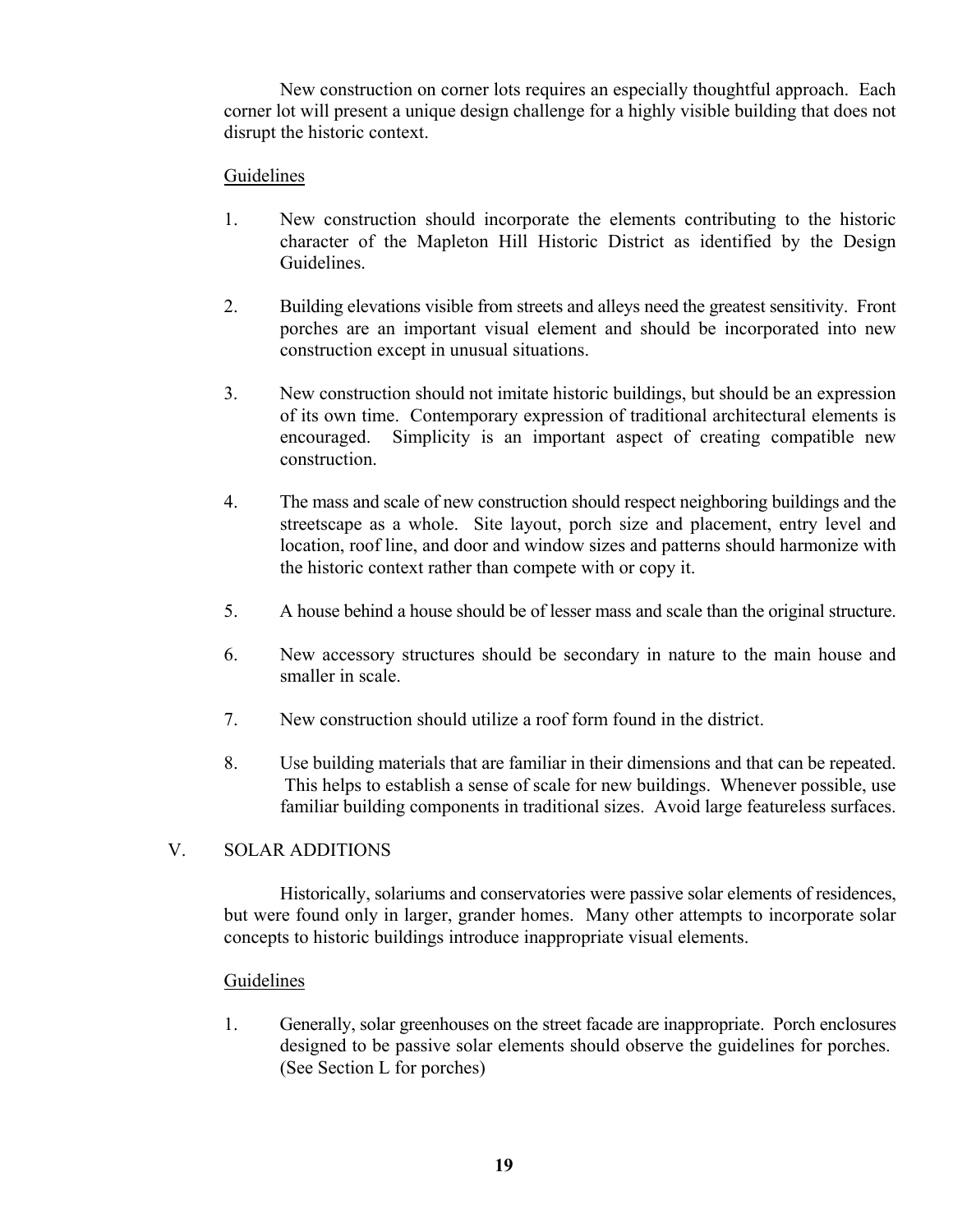- 2. Changes to windows, such as storm windows, screening devices, or glazing films make a significant impact, and are appropriate only when the visual character of the windows are preserved.
- 3. Solar panels should be mounted on the ground, in an inconspicuous location, or flat to the pitch of the roof and out of sight. Solar panels mounted so that they are visible from the street are inappropriate.
- 4. No metal should be left bright, but rather should be finished to relate to the surrounding material.

### W. PUBLIC IMPROVEMENTS

Public improvements help to establish the historic character of the Mapleton Hill Historic District. Such features as street light standards, utility poles, street and alley paving, fire hydrants, tree planting, ditches, parkways and sidewalks are all important aspects of the District's character.

### Guideline

Consistent with the needs of public health, safety and welfare and the considerations of cost, any public improvements in The District should maintain and reinforce the historic character of the District.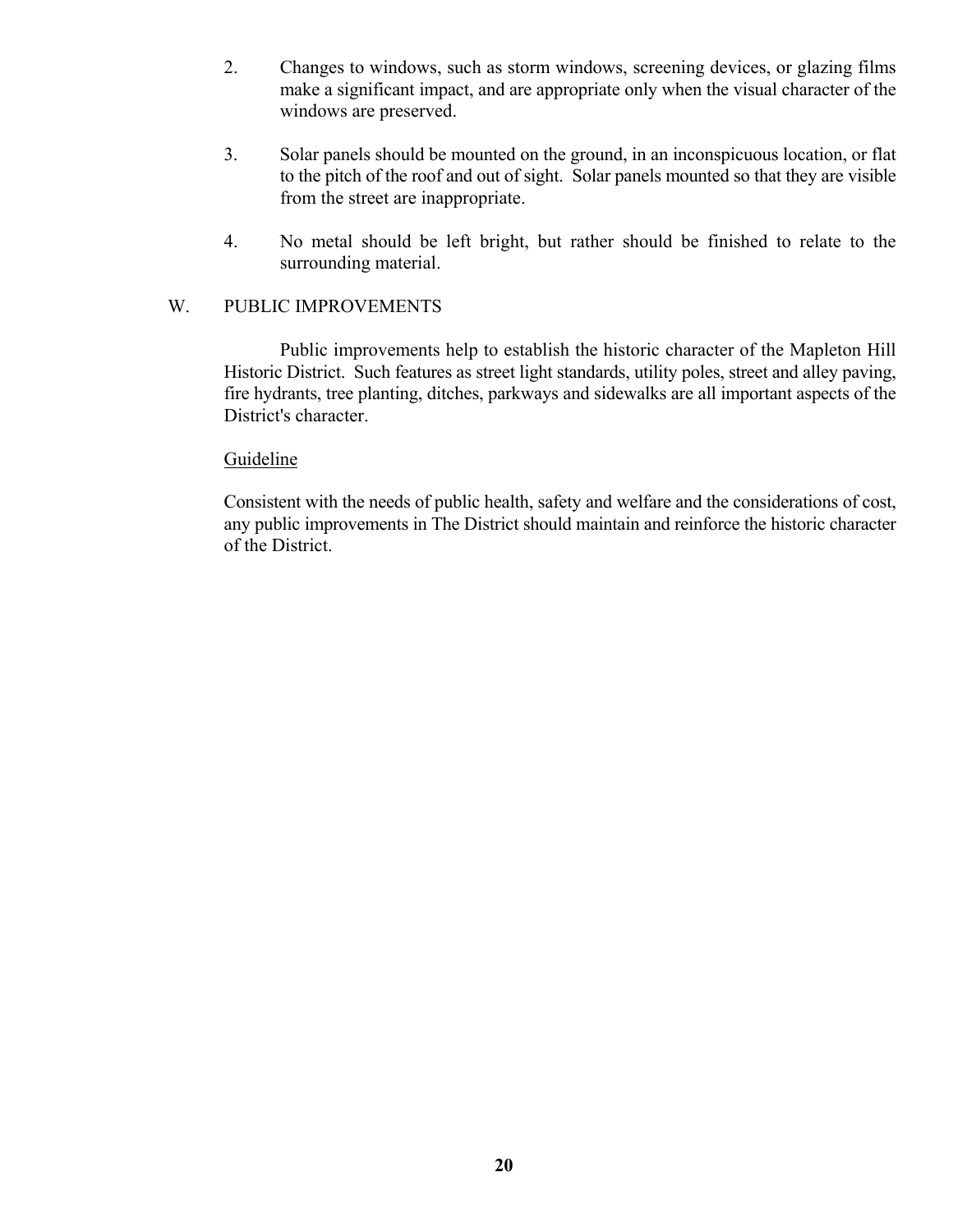#### **VI. REVIEW PROCESS**

Any alteration to a building or site in the Mapleton Hill Historic District requires a Landmark Alteration Certificate. While such items as changing the paint color, major landscaping projects and the addition of storm windows do not require a building permit, they do require a Landmark Alteration Certificate. If you are in doubt about whether a certificate is required, do not hesitate to call the Planning Department at 441-3270.

A Landmark Alteration Certificate is granted on the affirmative vote of all three members of the Landmarks Design Review Committee. The Design Review Committee consists of two members of the Landmarks Board and one member of the Planning Department staff. If the vote of the committee is divided, the application will automatically go forward for review by the five member Landmarks Board at a public hearing unless the applicant chooses to withdraw the application and revise and resubmit it. Any decision of the Design Review Committee may be appealed without formality to the full Landmarks Board for review --just let the committee know that you'd like a full review. The decision of the full Landmarks Board is subject to call up by City Council. The City of Boulder Landmarks Board consists of five unpaid, volunteer City residents appointed by City Council to consider applications and make recommendations to Council for Landmark and Historic District designations and to review proposed exterior changes to landmarks or within landmark districts.

*Please note:* In addition to meeting the guidelines, design and building plans must meet all requirements of the City of Boulder Revised Code, including without limitation the Land Use and Structure Regulations of Titles 9 and 10, B.R.C. 1981. The Land Use Regulations include limitations on building setbacks from property lines, maximum building heights, and minimum solar access requirements; building, fire, mechanical and plumbing requirements are covered in the Structure section. Please contact the Development Information Office in the Planning Department at 441-3290 with questions regarding the Land Use Regulations, and direct questions regarding the building requirements to Development and Inspection Services at 441-3280.

Now you are ready for your design and building plans. You will need to bring the Planning Department a completed Landmark Alteration Certificate application form and two sets of plans that include:

- 1. The Site This plan should be drawn to scale, which may vary depending upon the size of your property. It should show the property boundaries, existing buildings, significant landscape features, and your proposed changes. It should also include a north arrow, and the location of adjacent buildings, streets and alleys.
- 2. Floor Plans Floor plans should be drawn at a scale of not less than 1/8" = 1'0", and should also include a north arrow. Your floor plans should show the existing building, and how your alteration relates to it. It should be complete enough to show any exterior stairs, porches, decks, etc.
- 3. Elevations Elevations of all relevant views of the alteration should be shown at the same scale to which the floor plans are drawn. They should be accurately labeled, and the existing building should be included in the elevations with as much detail as necessary to show how the old and the new relate to each other.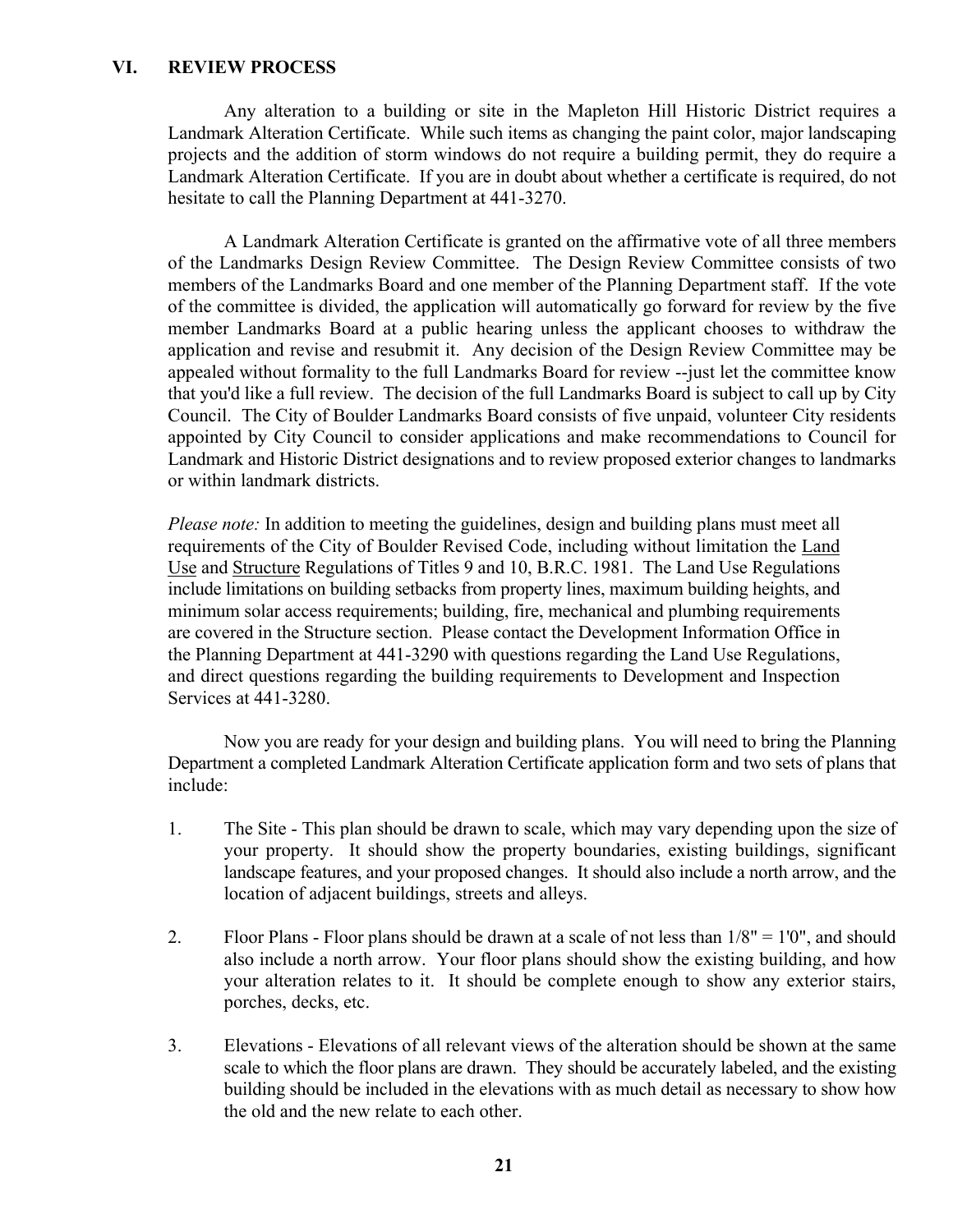- 4. Building Section A building section through the alteration to show the method of construction and the materials to be used. This should also be drawn to scale. Any details or sections necessary to understand how the construction will be accomplished should be included.
- 5. Materials List the visible exterior materials and describe them as fully as possible. Samples of these materials are always helpful.
- 6. Color If your plans include paint or stain, describe the color and include a sample of the colors. A good way to show the color scheme is to color one or more of the elevations.
- 7. Photographs Provide some photographs that show all the views of the existing building and, if possible, include at least a portion of the neighboring buildings in your photographs.

Keep in mind that the information you give to the Planning Department for use by the Design Review Committee of the Landmarks Preservation Advisory Board is the only description they will have of your design. It therefore must illustrate what you have in mind very precisely. If you are not sure exactly how you want your alteration to look, the Design Review Committee will be happy to schedule a pre-submittal conference to discuss your project.

Conceptual Review requests, as well as final design plans (with the information outlined above), should be submitted to the appointed Landmarks Board staff liaison in the Planning Department. This person will arrange for the Design Review Team to review the plans or, for Conceptual Reviews, to meet with you. In the case of a formal submittal, the Design Review Committee will evaluate the design and either grant a Landmark Alteration Certificate, request revisions to the proposed plans, or deny the request. You may request a public hearing before the entire Landmarks Preservation Advisory Board if you are dissatisfied with the decision of the Design Review Committee.

Once a Landmark Alteration Certificate has been granted, you may proceed with your application for a building permit. The plans submitted for the design review may be used in your building permit or fence permit application. You must also present a copy of the Landmark Alteration Certificate at the time you submit your plans for a building permit. When the building permit has been approved, you may proceed with your project.

For further information or to schedule a review by the Landmarks Design Review Committee, please contact the Planning Department, 1739 Broadway, Suite 300, (303) 441-3270.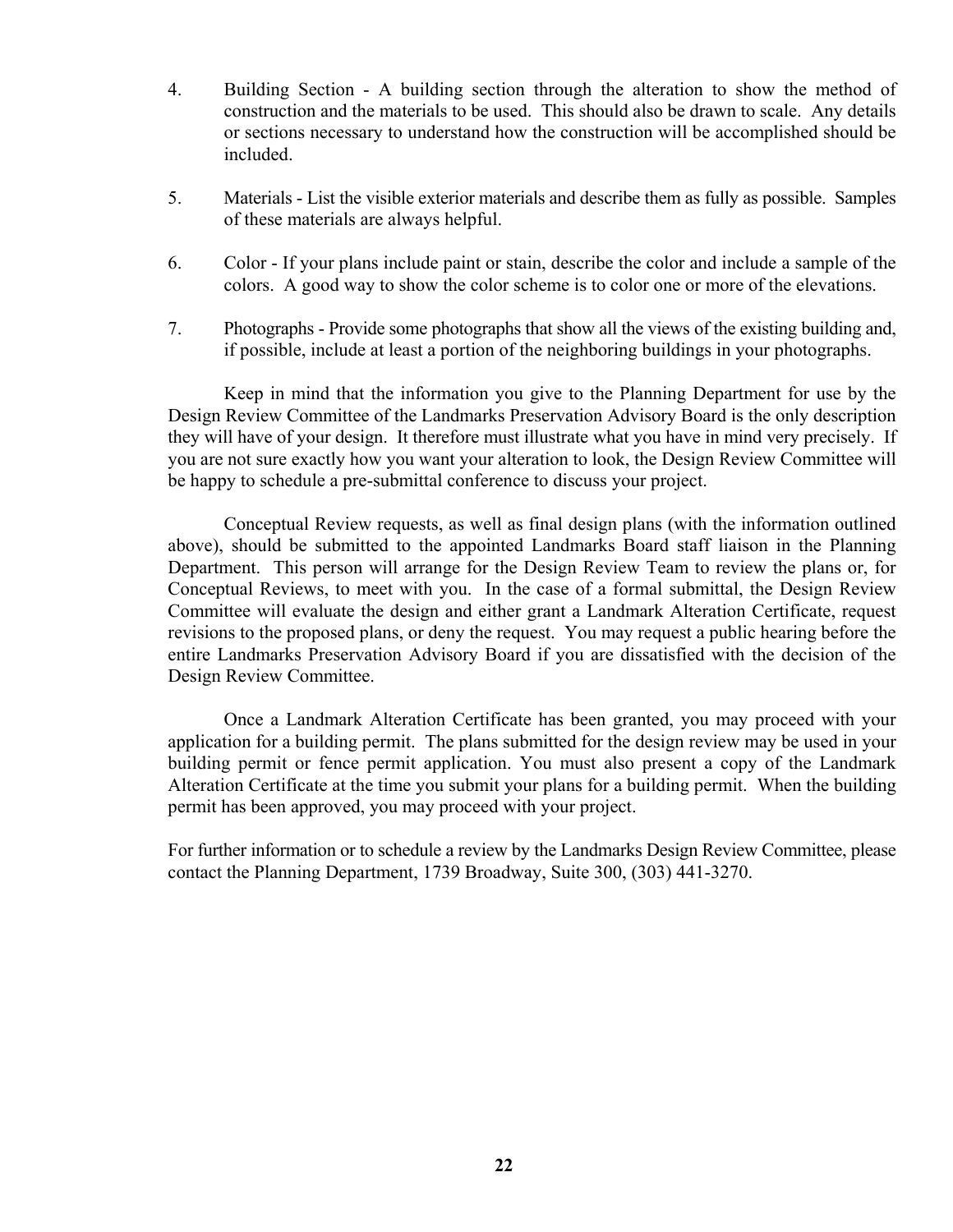## **VIII. GLOSSARY OF TERMS**

The terms listed below have been defined to assist the reader in more fully understanding the design guidelines.

**alteration:** Any addition or modification of any portion of the exterior of a building or designated feature that changes the architectural style, arrangement, texture, or material of the building or feature or significantly changes the color, if such change, addition, or modification is visible from the public street, sidewalk, alley, or park.

**balustrade:** A railing consisting of a series of small columns connected at the top by a coping; a row of balusters surmounted by a rail.

**belvedere:** A rooftop pavilion from which a vista can be enjoyed; a structure designed to command a view.

**building alignment:** A line usually parallel to a property line beyond which a structure may not extend. This generally does not apply to uncovered entrance platforms, porches, terraces, or steps.

**cantilever:** A projecting beam or part of a structure supported only at one end.

**casement window:** A window which swings open along its entire length; usually on hinges fixed to the sides of the opening into which it is fitted.

**chain link fence:** A fence made of heavy steel wire fabric, which is interwoven in such a way as to provide a continuous mesh without ties or knots, except at the selvage; the wire fabric is held in place by metal posts.

**clerestory:** The portion of a multi story room extending above the single story height. It contains windows for exterior lighting and ventilation purposes.

**dormer:** A vertically set window on a sloping roof; the roofed structure housing such a window.

**double-hung sash window:** A window with an upper and lower sash arranged to slide vertically past each other.

**gable roof:** A roof having a gable at one or both ends; a ridged roof that slopes up from only two walls. A gable is the triangular portion of the end a building from the eaves to the ridge.

**half story:** A finished space in a pitched-roof structure having some side wall.

**hipped roof:** A roof with four uniformly pitched sides; a roof which rises by inclined planes from all four sides of a building.

**knee wall:** Partitions of varying heights used to support roof rafters.

**lap siding:** A wood siding commonly used as an exterior covering on a building of frame construction; applied horizontally and overlapped, with the grain running lengthwise; thicker along the lower edge than along the upper.